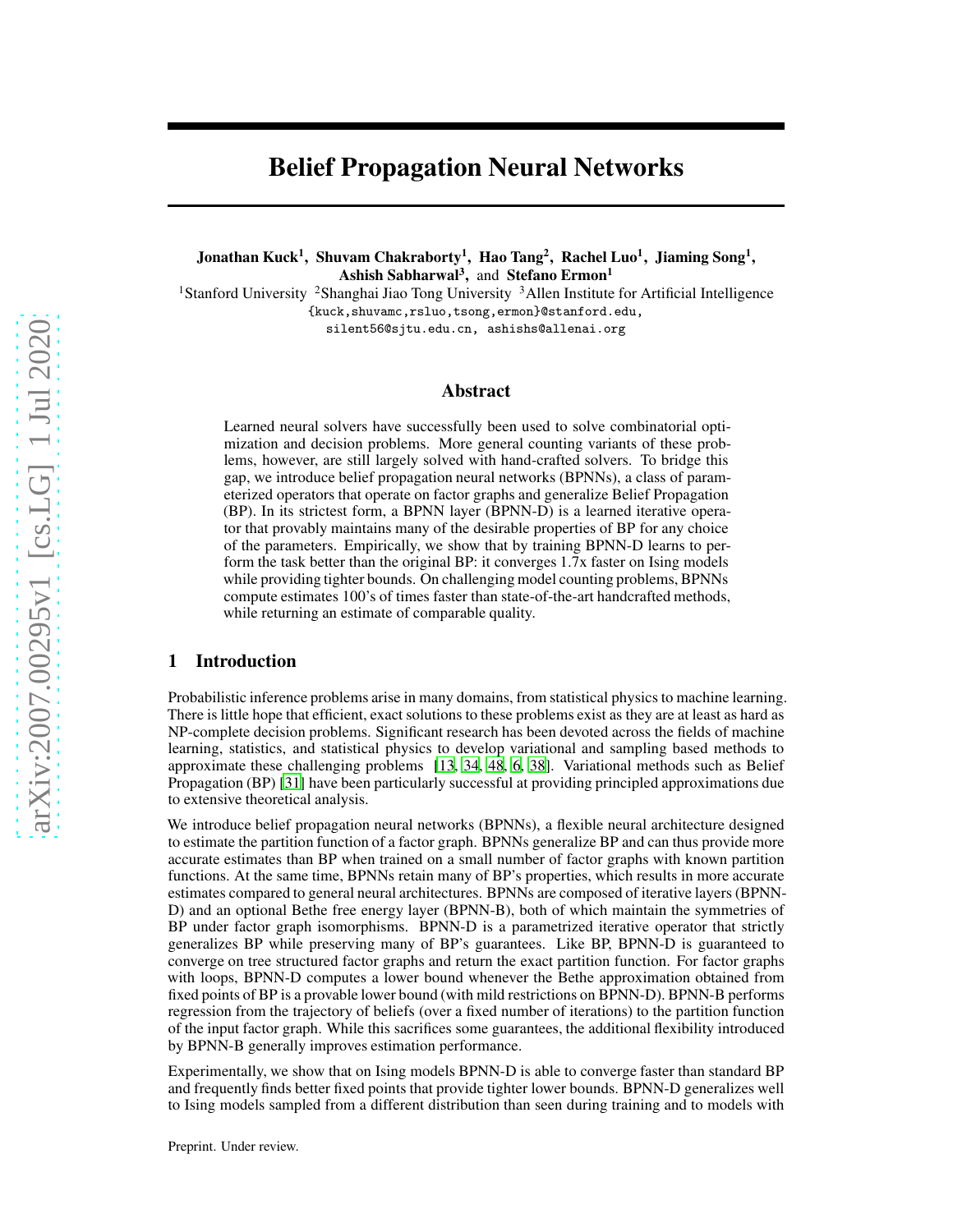nearly twice as many variables as seen during training, providing estimates of the log partition function that are significantly better than BP or a standard graph neural network (GNN) in these settings. We also perform experiments on community detection problems, where BP is known to perform well both empirically and theoretically, and show improvements over BP and a standard GNN. We then perform experiments on approximate model counting [\[46,](#page-11-2) [27,](#page-10-2) [28,](#page-10-3) [8\]](#page-9-2), the problem of computing the number of solutions to a Boolean satisfiability (SAT) problem. Unlike the first two experiments it is very difficult for BP to converge in this setting. Still, we find that BPNN learns to estimate accurate model counts from a training set of 10's of problems and generalize to problems that are significantly harder for an exact model counter to solve. Compared to handcrafted approximate model counters, BP returns comparable estimates 100's times faster using GPU computation.

# 2 Background: Factor Graphs and Belief Propagation

In this section we provide background on factor graphs and belief propagation [\[31\]](#page-10-1). A factor graph is a representation of a discrete probability distribution that takes advantage of independencies between variables to make the representation more compact. Belief propagation is a method for approximating the normalization constant, or partition function, of a factor graph. Let  $p(x)$  be a discrete probability distribution defined in terms of a factor graph as

<span id="page-1-0"></span>
$$
p(\mathbf{x}) = \frac{1}{Z} \prod_{a=1}^{M} f_a(\mathbf{x}_a), \qquad Z = \sum_{\mathbf{x}} \left( \prod_{a=1}^{M} f_a(\mathbf{x}_a) \right). \tag{1}
$$

where  $\mathbf{x} = \{x_1, x_2, \dots, x_n\}, f_a(\mathbf{x}_a) > 0$  are factors and Z is the partition function. As a data structure, a factor graph is a bipartite graph with  $n$  variables nodes and  $M$  factor nodes. Factor nodes and variables nodes are connected if and only if the variable is in the scope of the factor.

Belief Propagation Belief propagation performs iterative message passing between neighboring variable and factor nodes. Variable to factor messages,  $m_{i\to a}^{(k)}(x_i)$ , and factor to variable messages,  $m_{a\to i}^{(k)}(x_i)$ , are computed at every iteration k as

$$
m_{i \to a}^{(k)}(x_i) \coloneqq \prod_{c \in \mathcal{N}(i) \setminus a} m_{c \to i}^{(k-1)}(x_i), \text{ and } m_{a \to i}^{(k)}(x_i) \coloneqq \sum_{\mathbf{x}_a \setminus x_i} f_a(\mathbf{x}_a) \prod_{j \in \mathcal{N}(a) \setminus i} m_{j \to a}^{(k)}(x_j). \tag{2}
$$

Messages are typically initialized either randomly or as constants. The BP algorithm estimates approximate marginal probabilities over the sets of variables  $x_a$  associated with each factor  $f_a$ . We denote the belief over variables  $x_a$ , after message passing iteration k is complete, as  $b_a^{(k)}(x_a)$  =  $f_a(\mathbf{x}_a)$  $\frac{d(\mathbf{x}_a)}{\mathbf{x}_a} \prod_{i \in \mathcal{N}(a)} m_{i \to a}^{(k)}(x_i)$  with  $z_a = \sum_{\mathbf{x}_a} f_a(\mathbf{x}_a) \prod_{i \in \mathcal{N}(a)} m_{i \to a}^{(k)}(x_i)$ . Similarly, BP computes beliefs at each variable as  $b_i^{(k)}(x_i) = \frac{1}{z_i} \prod_{a \in \mathcal{N}(i)} m_{a \to i}^{(k)}(x_i)$ . The belief propagation algorithm proceeds by iteratively updating variable to factor messages and factor to variable messages until they converge to fixed values, referred to as a fixed point of Equations [2,](#page-1-0) or a predefined maximum number of iterations is reached. At this point the beliefs are used to compute a variational approximation of the factor graph's partition function. This approximation, originally developed in statistical physics, is known as the Bethe free energy  $F_{\text{Bethe}} = U_{\text{Bethe}} - H_{\text{Bethe}} \approx -\ln Z$  [\[10\]](#page-9-3). It is defined in terms of the Bethe average energy  $U_{\text{Bethe}} := -\sum_{a=1}^{M} \sum_{\mathbf{x}_a} b_a(\mathbf{x}_a) \ln f_a(\mathbf{x}_a)$  and the Bethe entropy  $H_{\text{Bethe}} := -\sum_{a=1}^{M} \sum_{\mathbf{x}_a} b_a(\mathbf{x}_a) \ln b_a(\mathbf{x}_a) + \sum_{i=1}^{N} (d_i - 1) \sum_{x_i} b_i(x_i) \ln b_i(x_i)$ , where  $d_i$  is the degree of variable node  $i$ .

Numerically Stable Belief Propagation. For numerical stability, belief propagation is generally performed in log-space and messages are normalized at every iteration. It is also standard to add a *damping* parameter,  $\alpha \in [0, 1)$ , to improve convergence by taking partial update steps. BP without damping is recovered when  $\alpha = 0$ , while  $\alpha = 1$  would correspond to not updating messages and instead retaining their values from the previous iteration. With these modifications, the variable to factor messages from Equation [2](#page-1-0) are rewritten as follows, where terms scaled by  $\alpha$  represent the difference in the message's value from the previous iteration:

<span id="page-1-1"></span>
$$
\overline{m}_{i \to a}^{(k)} = \tilde{m}_{i \to a}^{(k)} + \alpha \big( \overline{m}_{i \to a}^{(k-1)} - \tilde{m}_{i \to a}^{(k)} \big), \text{ where } \tilde{m}_{i \to a}^{(k)} = -z_{i \to a} + \sum_{c \in \mathcal{N}(i) \setminus a} \overline{m}_{c \to i}^{(k-1)}.
$$
 (3)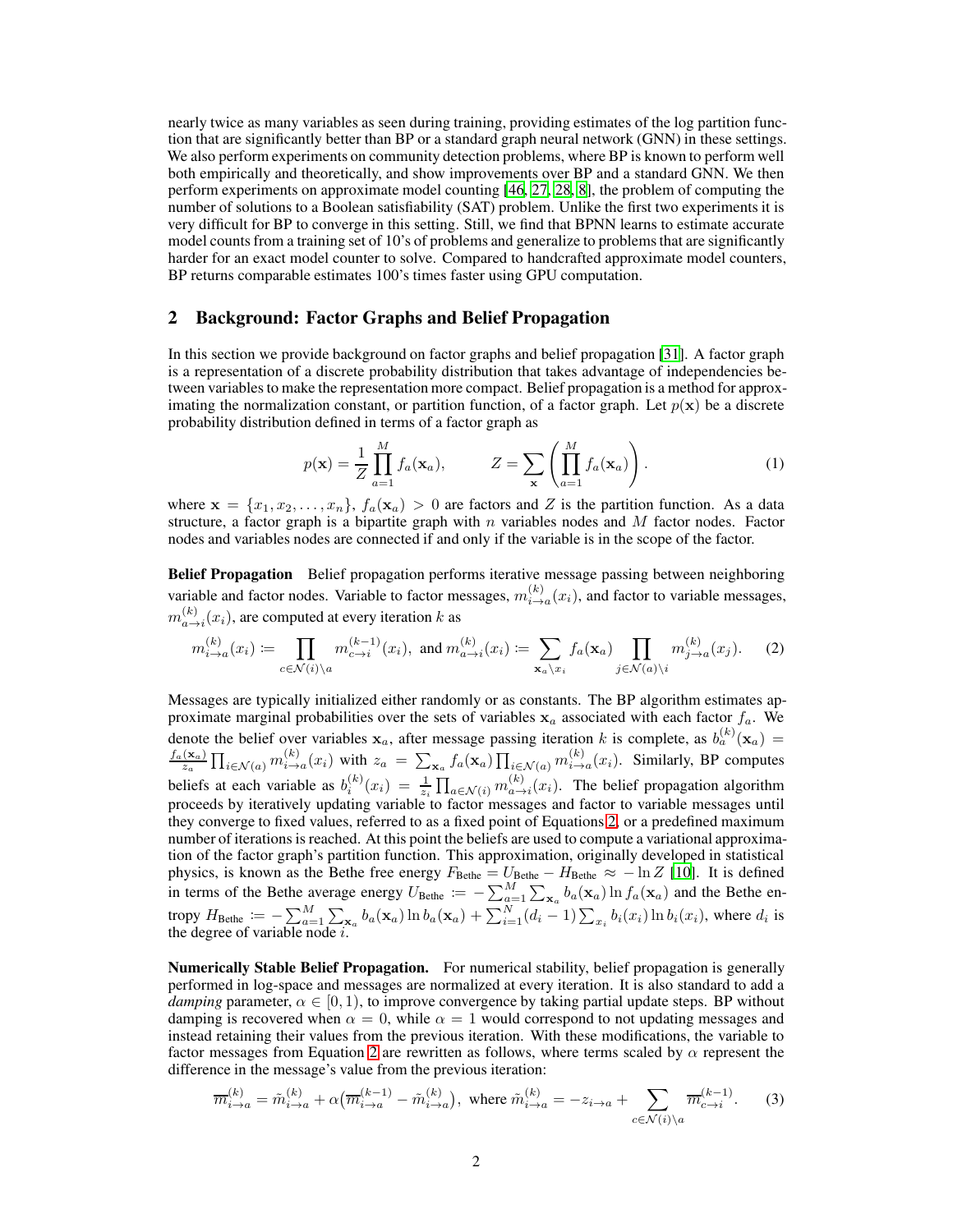Similarly, the factor to variable messages from Equation [2](#page-1-0) are rewritten as

<span id="page-2-1"></span>
$$
\overline{m}_{a\to i}^{(k)} = \tilde{m}_{a\to i}^{(k)} + \alpha \big( \overline{m}_{a\to i}^{(k-1)} - \tilde{m}_{a\to i}^{(k)} \big), \ \tilde{m}_{a\to i}^{(k)} = -z_{a\to i} + \text{LSE}_{\mathbf{x}_a \setminus x_i} \bigg( \phi_a(\mathbf{x}_a) + \sum_{j \in \mathcal{N}(a) \setminus i} \overline{m}_{j\to a}^{(k)} \bigg), \ (4)
$$

Note that  $\overline{m}_{i\to a}^{(k)}$  and  $\overline{m}_{a\to i}^{(k)}$  are vectors of length  $|X_i|$ ,  $\phi_a(\mathbf{x}_a) = \ln(f_a(\mathbf{x}_a))$  denotes log factors,  $z_{i\to a}$  and  $z_{a\to i}$  are normalization terms, and we use the shorthand LSE for the log-sum-exp function:

$$
\mathop{\rm LSE}_{\mathbf{x}_a \setminus x_i} \left( \phi_a(\mathbf{x}_a) \right) = \ln \left( \sum_{\mathbf{x}_a \setminus x_i} \exp \left( \phi_a(\mathbf{x}_a) \right) \right).
$$

#### 3 Belief Propagation Neural Networks

We design belief propagation neural networks (BPNNs) as a family of graph neural networks that operate on factor graphs. Unlike standard graph neural networks (GNNs), BPNNs do not resend messages between nodes, a property taken from BP known as avoiding 'double counting' the evidence. This property guarantees that BPNN-D described below is exact on trees (Theorem [3\)](#page-3-0). BPNN-D is a strict generalization of BP (Proposition [1\)](#page-2-0), but is still guaranteed to give a lower bound to the partition function upon convergence for a class of factor graphs (Theorem [3\)](#page-3-0) by finding fixed points of BP (Theorem [2\)](#page-3-1). Like BP, BPNN preserves the symmetries inherent to factor graphs (Theorem [4\)](#page-4-0).

BPNNs consist of two parts. First, iterative BPNN layers output messages, analogous to standard BP. These messages are used to compute beliefs using the same equations as for BP. Second, the beliefs are passed into a Bethe free energy layer (BPNN-B) which generalizes the Bethe approximation by performing regression from beliefs to  $Z$ . Alternatively, when the standard Bethe approximation is used in place of BPNN-B, BPNN provides many of BP's guarantees.

**BPNN Iterative Layers** BPNN iterative layers are flexible neural operators that can operate on beliefs or message in a variety of ways. Here, we focus on a specific variant, BPNN-D, due to its strong convergence properties, and we refer the reader to Appendix [C](#page-17-0) for information on other variants. The BPNN iterative damping layer (BPNN-D) modifies factor-to-variable messages (Equa-tion [4\)](#page-2-1) using the output of a learned operator  $H : \mathbb{R}^{\sum_{i=1}^{n} d_i |X_i|} \to \mathbb{R}^{\sum_{i=1}^{n} d_i |X_i|}$  in place of the conventional damping term  $\alpha(\overline{m}_{a\to i}^{(k-1)} - \tilde{m}_{a\to i}^{(k)})$ , where  $d_i$  denotes the degree and  $|X_i|$  the cardinality of variable  $X_i$ . This learned operator  $H(\cdot)$  takes as input the difference between iterations  $k-1$  and k of every factor-to-variable message, and modifies these differences jointly. It can thus be much richer than a scalar multiplier. BPNN-D factor-to-variable messages are given by

<span id="page-2-2"></span>
$$
\overline{n}_{a \to i}^{(k)} = \tilde{n}_{a \to i}^{(k)} + \Delta_{a \to i}^{(k)}, \ \tilde{n}_{a \to i}^{(k)} = -z_{a \to i} + \text{LSE}_{\mathbf{x}_a \setminus x_i} \left( \phi_a(\mathbf{x}_a) + \sum_{j \in \mathcal{N}(a) \setminus i} \overline{n}_{j \to a}^{(k)} \right),\tag{5}
$$

where  $\Delta^{(k)} = H(\overline{n}^{(k-1)} - \tilde{n}^{(k)})$  denotes the result of applying  $H(\cdot)$  to all factor-to-variable message differences and  $\Delta_{a\to i}^{(k)}$  is the output corresponding to the modified  $a \to i$  message difference. Variable-to-factor messages are unchanged from Eq. [3,](#page-1-1) except for taking messages  $\overline{n}_{a\to i}^{(k)}$  as input,

<span id="page-2-3"></span>
$$
n_{i \to a}^{(k)} = \tilde{n}_{i \to a}^{(k)} + \alpha (n_{i \to a}^{(k-1)} - \tilde{n}_{i \to a}^{(k)}), \text{ where } \tilde{n}_{i \to a}^{(k)} = -z_{i \to a} + \sum_{c \in \mathcal{N}(i) \backslash a} \overline{n}_{c \to i}^{(k-1)}.
$$
 (6)

<span id="page-2-0"></span>Note that we recover Equations [3](#page-1-1) and [4](#page-2-1) exactly if H is an elementwise function  $H(x) = \alpha x$ . Thus: Proposition 1. *BPNN-Ds subsume BP and damped BP as a strict generalization.*

For non-trivial choices of  $H(\cdot)$ , whether BPNN preserves the fixed points of BP or introduces any new ones turns out to depend only on the set of fixed points of  $H(\cdot)$  itself, i.e.,  $\{x \mid H(x) = x\}$ . As we show next, this property allows us to easily enforce that every fixed point of BP is also a fixed point of BPNN-D (Theorem [1\)](#page-3-2), or vice versa (Theorem [2\)](#page-3-1).<sup>1</sup>

<sup>&</sup>lt;sup>1</sup>For lack of space, all proofs are deferred to Appendix [A.](#page-12-0)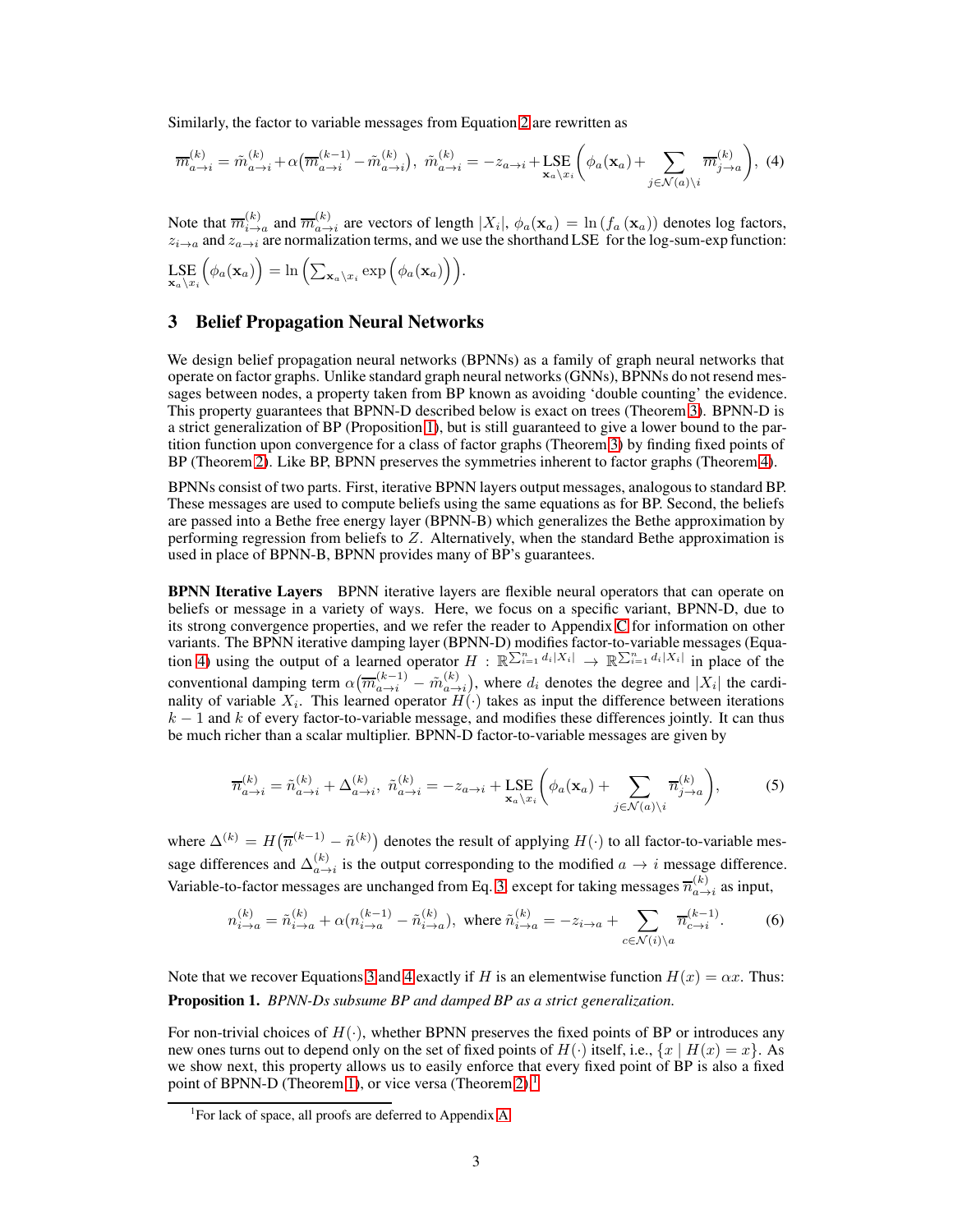<span id="page-3-2"></span>**Theorem 1.** If zero is a fixed point of  $H(\cdot)$ , then every fixed point of BP is also a fixed point of *BPNN-D.*

<span id="page-3-1"></span>**Theorem 2.** If  $H(\cdot)$  does not have any non-zero fixed points, then every fixed point of BPNN-D is *also a fixed point of BP.*

Combining Theorems [1](#page-3-2) and [2,](#page-3-1) we obtain Corollary [2.1.](#page-3-3)

<span id="page-3-3"></span>Corollary 2.1. *If zero is the unique fixed point of* H(·)*, then the fixed points of BP and BPNN-D are identical. This property is satisfied when*  $H(x) = x + \overline{H}(x) - \overline{H}(0)$  *for any invertible function*  $\bar{H}(\cdot)$ .

Note that a broad class of highly expressive learnable operators are invertible [\[7\]](#page-9-4). Enforcing that every fixed point of BPNN-D is also a fixed point of BP is particularly useful, as it immediately follows that BPNN-D returns a lower bound whenever the Bethe approximation obtained from fixed points of BP returns a provable lower bound (Theorem [3\)](#page-3-0). When a BPNN-D layer is applied iteratively until convergence, fast convergence is guaranteed for tree structured factor graphs (Proposition [2\)](#page-3-4). As mentioned, BPNN iterative layers are flexible and can additionally be modified to operate directly on message values or factor beliefs at the expense of no longer returning a lower bound (see Appendix [C\)](#page-17-0).

<span id="page-3-0"></span>Theorem 3. *If zero is the unique fixed point of* H(·)*, the Bethe approximation computed from beliefs at a fixed point of BPNN-D (1) is exact for tree structured graphs and (2) lower bounds the partition function of any factor graph with binary variables and log-supermodular potential functions.*

<span id="page-3-4"></span>**Proposition 2.** *BPNN-D converges within*  $\ell$  *iterations on tree structured factor graphs with height* ℓ*.*

Bethe Free Energy Layer (BPNN-B). When convergence to a fixed point is unnecessary, we can increase the flexibility of our architecture by building a K-layer BPNN from iterative layers that do not share weights. Additionally we define a Bethe free energy layer (BPNN-B, Equation [7\)](#page-3-5) using two MLPs that take the trajectories of learned beliefs from each factor and variable as input and output scalars:

<span id="page-3-5"></span>
$$
f_{\text{BPNN}}(G_{\text{factor}}) = \sum_{i=1}^{n} \text{MLP}_{BV} \left[ \text{CONCAT} \left( (d_i - 1) b_i^{(k)}(x_i) \ln b_i^{(k)}(x_i) \right) \right] +
$$
  

$$
\frac{1}{|\mathbf{x}_a|!} \sum_{a=1}^{M} \sum_{\sigma \in S_{|\mathbf{x}_a|}} \text{MLP}_{BF} \left[ \text{CONCAT} \left( \sigma \left( b_a^{(k)}(\mathbf{x}_a) \ln f_a(\mathbf{x}_a) \right), \sigma \left( -b_a^{(k)}(\mathbf{x}_a) \ln b_a^{(k)}(\mathbf{x}_a) \right) \right) \right].
$$
  
(7)

This parameterization subsumes the standard Bethe approximation, so we can initialize the parameters of  $f_{\rm BPNN}$  to output the Bethe approximation computed from the final layer beliefs (see the appendix for details). Note that  $|x_a|$  is the number of variables in the scope of factor a,  $S_{|x_a|}$  denotes the symmetric group (all permutations of  $\{1, 2, \ldots, |x_a|\}$ ), and the permutation  $\sigma$  is applied to the dimensions of all  $2k$  concatenated terms. We ensure that BPNN preserves the symmetries of BP (Theorem [4\)](#page-4-0) by passing all factor permutations through  $MLP_{BF}$  and averaging the result.

<span id="page-3-6"></span>BPNN Preserves the Symmetries of BP. BPNN is designed so that equivalent input factor graphs are mapped to equivalent outputs. This is a property that BP satisfies by default. Standard GNNs are also designed to satisfy this property, however the notion of 'equivalence' between graphs is different than 'equivalence' between factor graphs. In this section we formalize these statements.

Graph isomorphism defines an equivalence relationship between graphs that is respected by standard GNNs. Two isomorphic graphs are structurally equivalent and indistinguishable if the nodes are appropriately matched. More formally, there exists a bijection between nodes (or their indices) in the two graphs that defines this matching. Standard GNNs are designed so that output node representations are equivariant to the input node indexing; the indexing of output node representations matches the indexing of input nodes. Output node representations of a GNN run on two isomorphic graphs can be matched using the same bijection that defines the isomorphism. Further, standard GNNs are designed to map isomorphic graphs to the same graph-level output representation. These two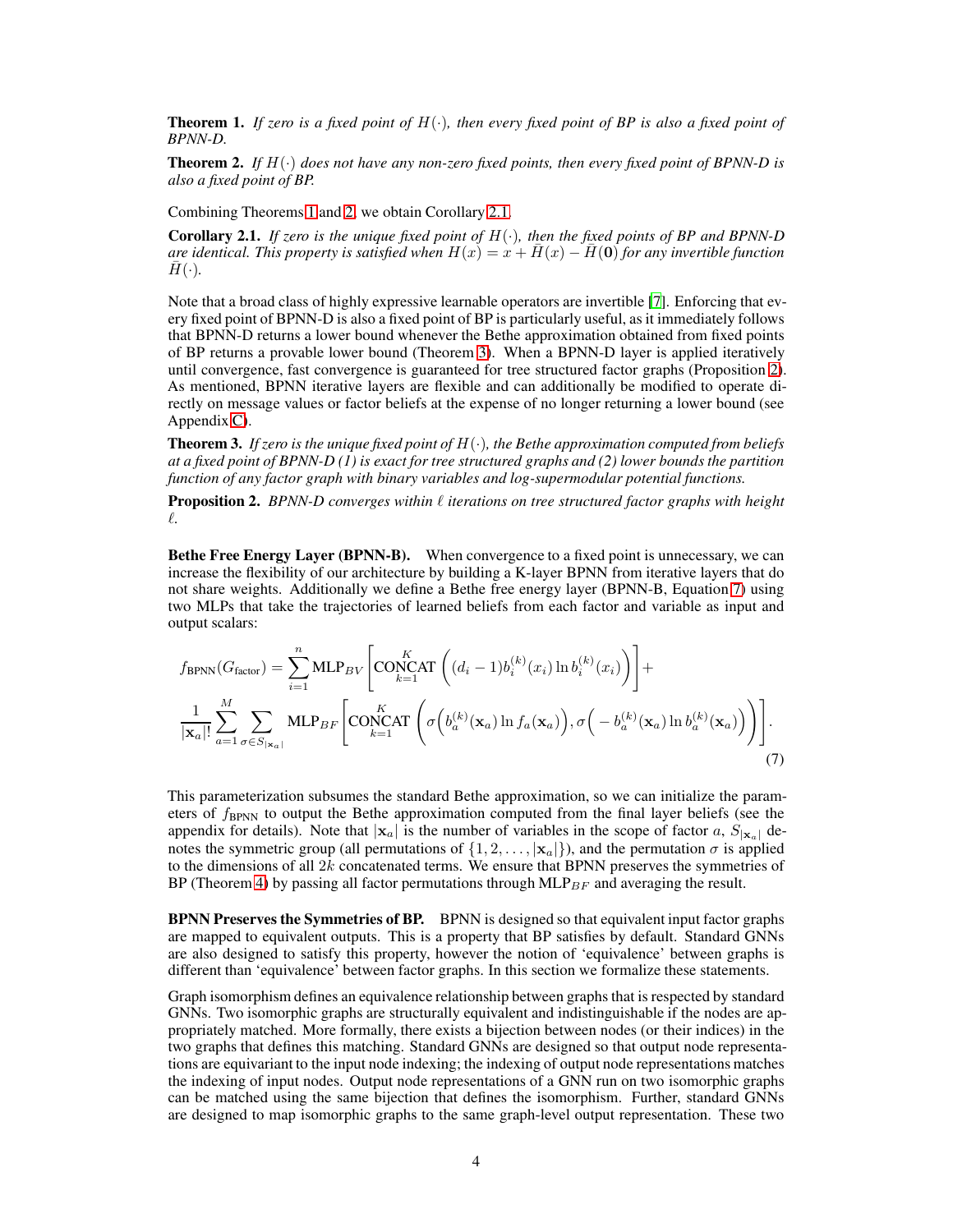properties are achieved by using a message aggregation function and a graph-level output function that are both invariant to node indexing.

We formally define factor graph isomorphism in Definition [1](#page-13-0) (Appendix [A\)](#page-12-0). This equivalence relationship is more complicated than for standard graphs because factor potentials define a structured relationship between factor and variable nodes. As in a standard graph, variable nodes are indexed globally  $(X_1, X_2, \ldots, X_n)$  in the representation of a factor graph. Additionally, variable nodes are also indexed locally by factors that contain them. This is required because each factor dimension (note that factors are tensors) corresponds to a unique variable, unless the factor happens to be symmetric. Local variable indices define a mapping between factor dimensions and the variables' global indices. These local variable indices lead to additional bijections in the definition of isomorphic factor graphs (condition 2 in Definition [1\)](#page-13-0). Note that standard GNNs do not respect factor graph isomorphisms because of these additional bijections.

In contrast to standard GNNs, BP respects factor graph isomorphisms. When BP is run on two isomorphic factor graphs for the same number of iterations with constant message initialization<sup>2</sup> the output beliefs and messages satisfy bijections corresponding to those of the input factor graphs. Specifically, messages are equivariant to global node indexing (Lemma [1\)](#page-13-1), variable beliefs are equivariant to global variable node indexing (Lemma [2\)](#page-14-0), and factor beliefs are equivariant to global factor node indexing and local variable node indexing within factors (Lemma [3\)](#page-14-1). We refer to the above properties as *equivariances of BP* under factor graph isomorphisms. We show that these properties also apply to BPNN-D when  $H(\cdot)$  is equivariant to global node indexing. The Bethe approximation obtained from isomorphic factor graphs is identical, when BP is run for the same number of iterations with constant message initialization<sup>[2](#page-3-6)</sup>. BPNN-B also satisfies this property because it is, by design, invariant to local variable indexing within factors (Lemma [4\)](#page-14-2). Together, these properties lead to the following:

<span id="page-4-0"></span>**Theorem 4.** *If*  $H(\cdot)$  *is equivariant to global node indexing, then (1) BPNN-D messages and beliefs preserve the equivariances of BP under factor graph isomorphisms and (2) BPNN-B is invariant under factor graph isomorphisms.*

# 4 Experiments

In our experiments we trained BPNN to estimate the partition function of factor graphs from a variety of domains. First, experiments on synthetic Ising models show that BPNN-D can learn to find better fixed points than BP and converge faster. Additionally, BPNN generalizes to Ising models with nearly twice as many variables as those seen during training and that were sampled from a different distribution. Second, experiments and an ablation study on the stochastic block model from community detection show that maintaining properties of BP in BPNN improves results over standard GNNs. Finally, model counting experiments performed on real world SAT problems show that BPNN can learn from 10's of training problems, generalize to problems that are harder for an exact model counter, and compute estimates 100's of times faster than handcrafted approximate model counters. We implemented our BPNN and the baseline GNN using PyTorch Geometric [19]. We refer the reader to Appendix [B.2](#page-16-0) for details on the GNN.

### 4.1 Ising Models

We followed a common experimental setup used to evaluate approximate integration methods [\[21,](#page-10-4) [17](#page-10-5)]. We randomly generated grid structured attractive Ising models whose partition functions can be computed exactly using the junction tree algorithm [\[33\]](#page-10-6) for training and validation. BP computes a provable lower bound for these Ising models [\[41\]](#page-11-3). This family of Ising models is only slightly more general than the one studied in [\[30](#page-10-7)], where BP was proven to quickly converge to the Bethe free energy's global optimum. We found that an iterative BPNN-D layer was able to converge faster than standard BP and could find tighter lower bounds for these problems. Additionally we trained a 10 layer BPNN and evaluated its performance against a 10 layer GNN architecture (details in Appendix). Compared to the GNN, BPNN has improved generalization when tested on larger Ising models and Ising models sampled from a different distribution than seen during training.

 ${}^{2}$ Any message initialization can be used, as long as initial messages are equivariant, see Lemma [1.](#page-13-1)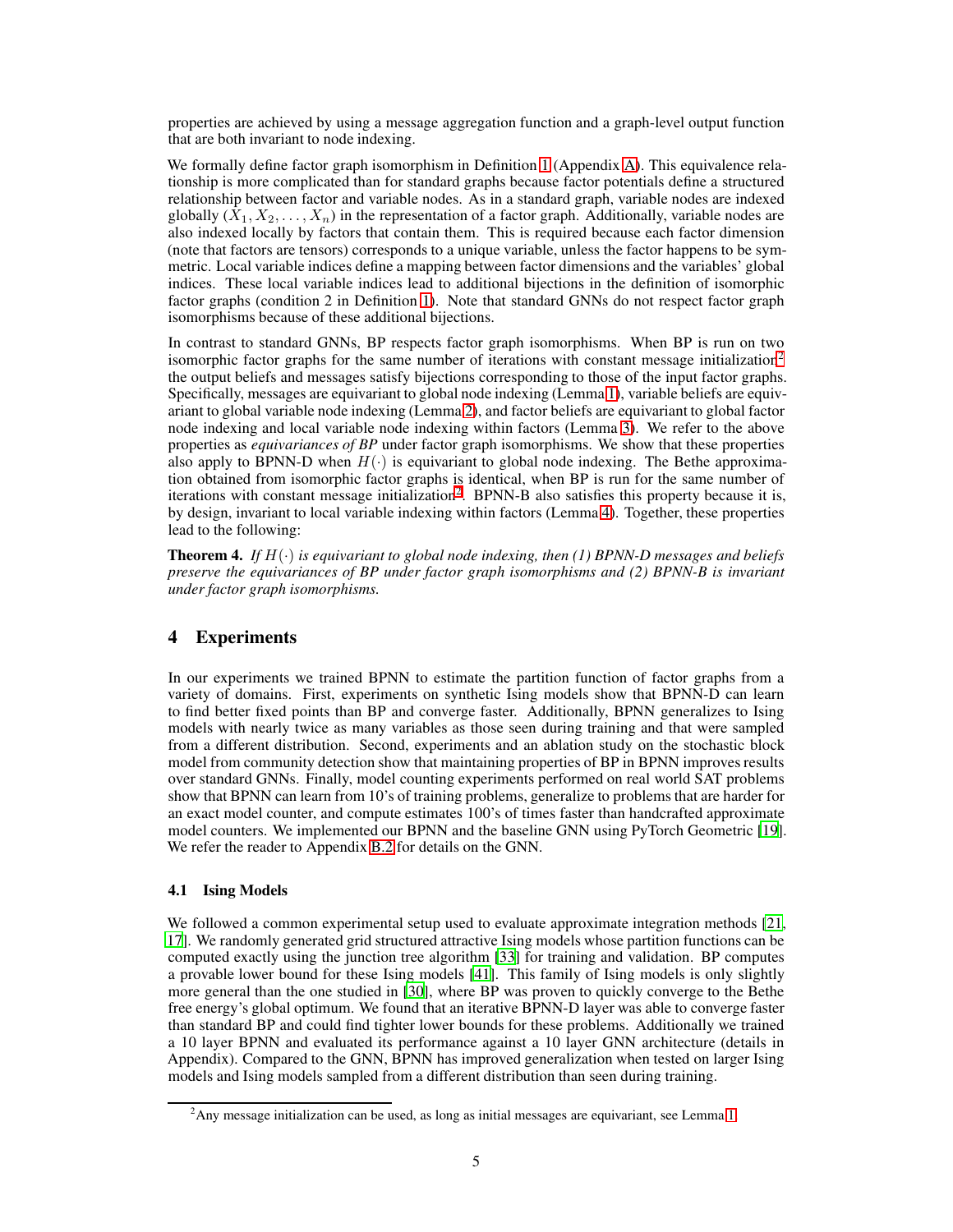<span id="page-5-0"></span>

Figure 1: Each point represents the root mean squared error (RMSE, y-axis) of the specified method on a test set of 50 Ising models sampled with the parameters  $f_{\text{max}}$  and  $c_{\text{max}}$  (x-axis). The leftmost point shows results for test data drawn from the same distribution as training. BPNN significantly improves upon loopy belief propagation (LBP) for both in and out of distribution data. BPNN also significantly outperforms GNN on out of distribution data and larger models.

Improved Lower Bounds and Faster Convergence. We trained an iterative BPNN-D layer to lower bound the partition function on a training set of 50 random Ising models of size  $10x10(100)$ variables). (See the appendix for further details.) We then ran the learned BPNN-D and standard BP on a validation set of 50 Ising models. We empirically verified that BPNN-D found fixed points corresponding to tighter lower bounds than BP, and that it found them faster than standard BP. BPNN-D converged on all 50 models, while BP failed to converge within 200 iterations for 6 of the models. We recorded the number of iterations that BPNN-D and BP run with parallel updates took to converge, defined as a maximum factor-to-variable message difference of  $10^{-5}$ . BPNN-D had a median improvement ratio of 1.7x over BP, please refer to the appendix for complete convergence plots. Among the 44 models where BP converged, the RMSE between the exact log partition function and BPNN-D's estimate was .97 compared with 7.20 for BP. For 10 of the 44 models, BPNN-D found fixed points corresponding to lower bounds on the log partition function that were larger (i.e., better) than BP's by 3 to 22 (corresponding to bounds on the partition function that were 20 to  $e^{22}$  times larger). In contrast, the log lower bound found by BP was never larger than the bound found by BPNN-D by more than 1.7.

Out of Distribution Generalization. We tested BPNN's ability to generalize to larger factor graphs and to shifts in the test distribution. Again we used a training set of 50 Ising models of size  $10x10$  (100 variables). We sampled test Ising models from distributions with generative parameters increased by factors of 2 and 10 from their training values (see appendix for details) and with their size increase to  $14x14$  (for 196 variables instead of the 100 seen during training). For this experiment we used a BPNN architecture with 10 iterative layers whose weights were not tied and with MLPs that operate on factor messages (without a BPNN-B layer). As a baseline we trained a 10 layer GNN (maximally powerful GIN architecture) with width 4 on the same dataset. We also compute the Bethe approximation from running standard loopy belief propagation and the mean field approximation. We used the libDAI [\[35\]](#page-10-8) implementation for both. We tested loopy belief propagation with and without damping and with both parallel and sequential message update strategies. We show results for two settings whose estimates of the partition function differ most drastically: (1) run for a maximum of 10 iterations with parallel updates and damping set to .5, and (2) run for a maximum of 1000 iterations with sequential updates using a random sequence and no damping. Full test results are shown in Figure [1.](#page-5-0) The leftmost point in the left figure shows results for test data that was drawn from the same distribution used for training the BPNN and GNN. The BPNN and GNN perform similarly for data drawn from the same distribution seen during training. However, our BPNN significantly outperforms the GNN when the test distribution differs from the training distribution and when generalizing to the larger models. Our BPNN also significantly outperforms loopy belief propagation, both for test data drawn from the training distribution and for out of distribution data.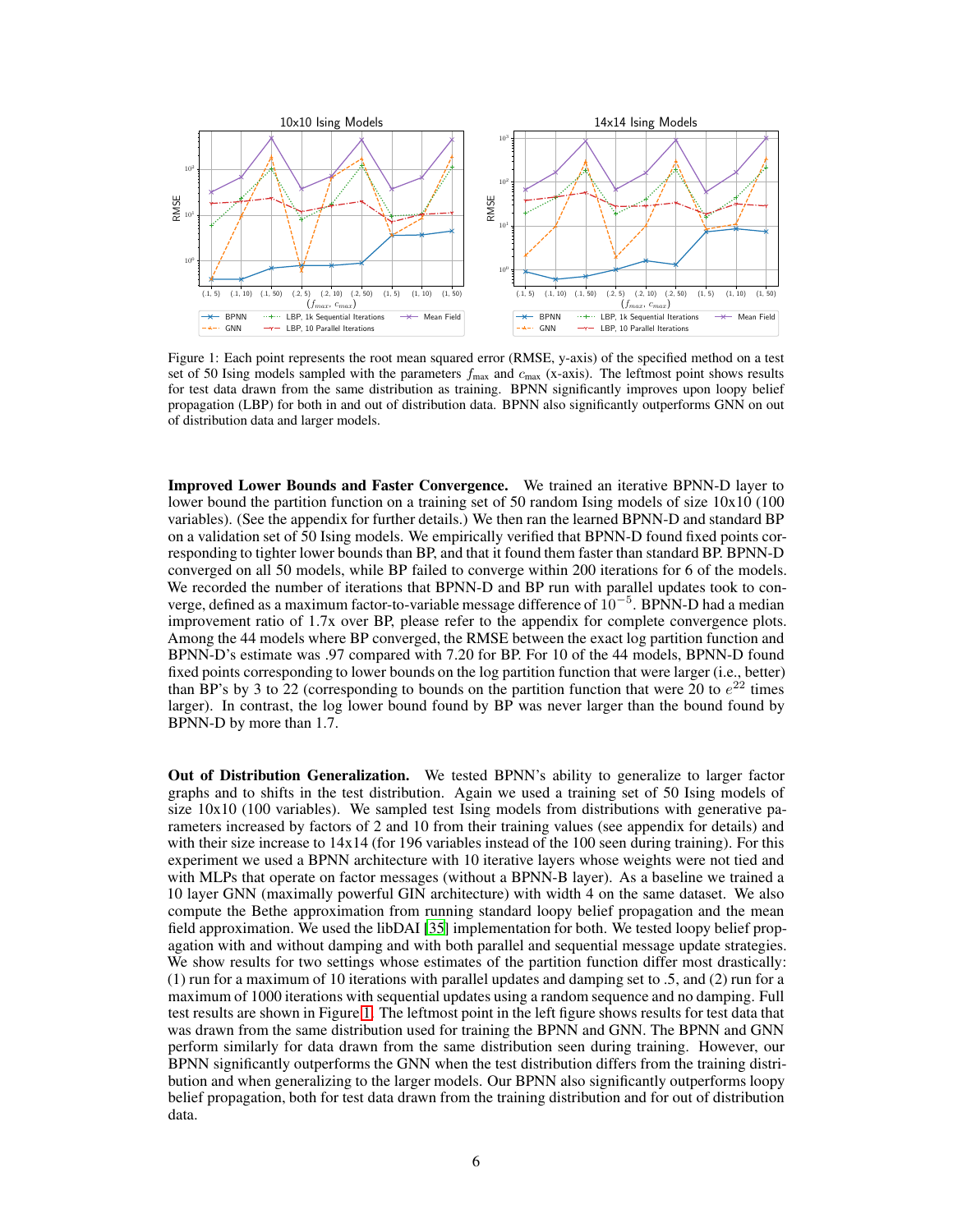<span id="page-6-0"></span>

| <b>Stochastic Block Model RMSE</b> |  |            |           |                |             |
|------------------------------------|--|------------|-----------|----------------|-------------|
| <b>RP</b>                          |  | <b>GNN</b> | BPNN-DC   | <b>RPNN-NI</b> | <b>BPNN</b> |
| Train/Val                          |  | Train/Val  | Train/Val | Train/Val      | Train/Val   |
| 12.55/11.14                        |  | 7.33/7.93  | 7.04/8.43 | 4.43/5.63      | 4.16/4.15   |

Table 1: RMSE of SBM  $\ln(Z)$  estimates. BPNN outperforms BP, GNN, and ablated versions of BPNN.

### 4.2 Stochastic Block Model

The Stochastic Block Model (SBM) is a generative model describing the formation of communities and is often used to benchmark community detection algorithms [\[1\]](#page-9-5). While BP does not lower bound the partition functions of associated factor graphs for SBMs, it has been shown that BP asymptotically (in the number of nodes) reaches the information theoretic threshold for community recovery on SBMs with fewer than 4 communities [\[1](#page-9-5)]. We trained a BPNN to estimate the partition function of the associated factor graph and observed improvements over estimates obtained by BP or a maximally powerful GNN, which lead to more accurate marginals that can be used to better quantify uncertainty in SBM community membership. We refer the reader to Appendix [F](#page-21-0) for a formal definition of SBMs as well as our procedure for constructing factor graphs from a sampled SBM.

Dataset and Methods In our experiments, we consider SBMs with 2 classes and 15-20 nodes, so that exact inference is possible using the Junction Tree algorithm. In this non-asymptotic setting, BP is a strong baseline and can almost perfectly recover communities [\[14](#page-9-6)], but is not optimal and thus does not compute exact marginals or partition functions. For training, we sample 10 two class SBMs with 15 nodes, class probabilities of .75 and .25, and edge probability of .93 within and .067 between classes along with four such graphs for validation. For each graph, we fix each node to each class and calculate the exact log partition using the Junction Tree Algorithm, producing 300 training and 120 validation graphs. We explain in Appendix [F](#page-21-0) how these graphs can be used to calculate marginals.

To estimate SBM partition functions, we trained a BPNN with 30 iterative BPNN layers that operate on messages (see Appendix [C\)](#page-17-0), followed by a BPNN-B layer. Since BP does not provide a lower bound for SBM partitions, we took advantage of BPNN's flexibility and chose greater expressive power over BPNN-D's superior convergence properties. We compared against BP and a GNN as baseline methods. Additionally, we performed 2 ablation experiments. We trained a BPNN with a BPNN-B layer that was not permutation invariant to local variable indexing, by removing the sum over permutations in  $S_{|\mathbf{x}_a|}$  from Equation [7](#page-3-5) and only passing in the original beliefs. We refer to this non-invariant version as BPNN-NI. We then forced BPNN-NI to 'double count' messages by changing the sums in Equations [5](#page-2-2) and [6](#page-2-3) to be over  $j \in \mathcal{N}(a)$ . We refer to this non-invariant version that performs double counting as BPNN-DC. We refer the reader to Appendix [F](#page-21-0) for further details on models and training.

Results As shown in Table [1,](#page-6-0) BPNN provides the best estimates for the partition function. Critically, we see that not 'double counting' messages and preserving the symmetries of BP are key improvements of BPNN over GNN. Additionally, BPNN outperforms BP and GNN on out of distribution data and larger graphs and can learn more accurate marginals. We refer the reader to Appendix [F](#page-21-0) for more details on these additional experiments.

#### 4.3 Model Counting

In this section we use a BPNN to estimate the number of satisfy solutions to a Boolean formula, a challenging problem for BP which generally fails to converge due to the complex logical constraints and 0 probability states. Computing the exact number of satisfy solutions (exact model counting) is a #P-complete problem [\[47](#page-11-4)]. Model counting is a fundamental problem that arises in many domains including probabilistic reasoning [\[40,](#page-11-5) [9](#page-9-7)], network reliability [\[16\]](#page-10-9), and detecting private information leakage from programs [\[11](#page-9-8)]. However, the computational complexity of exact model counting has led to a significant body of work on approximate model counting [\[46](#page-11-2), [27,](#page-10-2) [28,](#page-10-3) [8,](#page-9-2) [20](#page-10-10), [18](#page-10-11), [24,](#page-10-12) [3,](#page-9-9) [5,](#page-9-10) [44\]](#page-11-6), with the goal of estimating the number of satisfying solutions at a lower computational cost.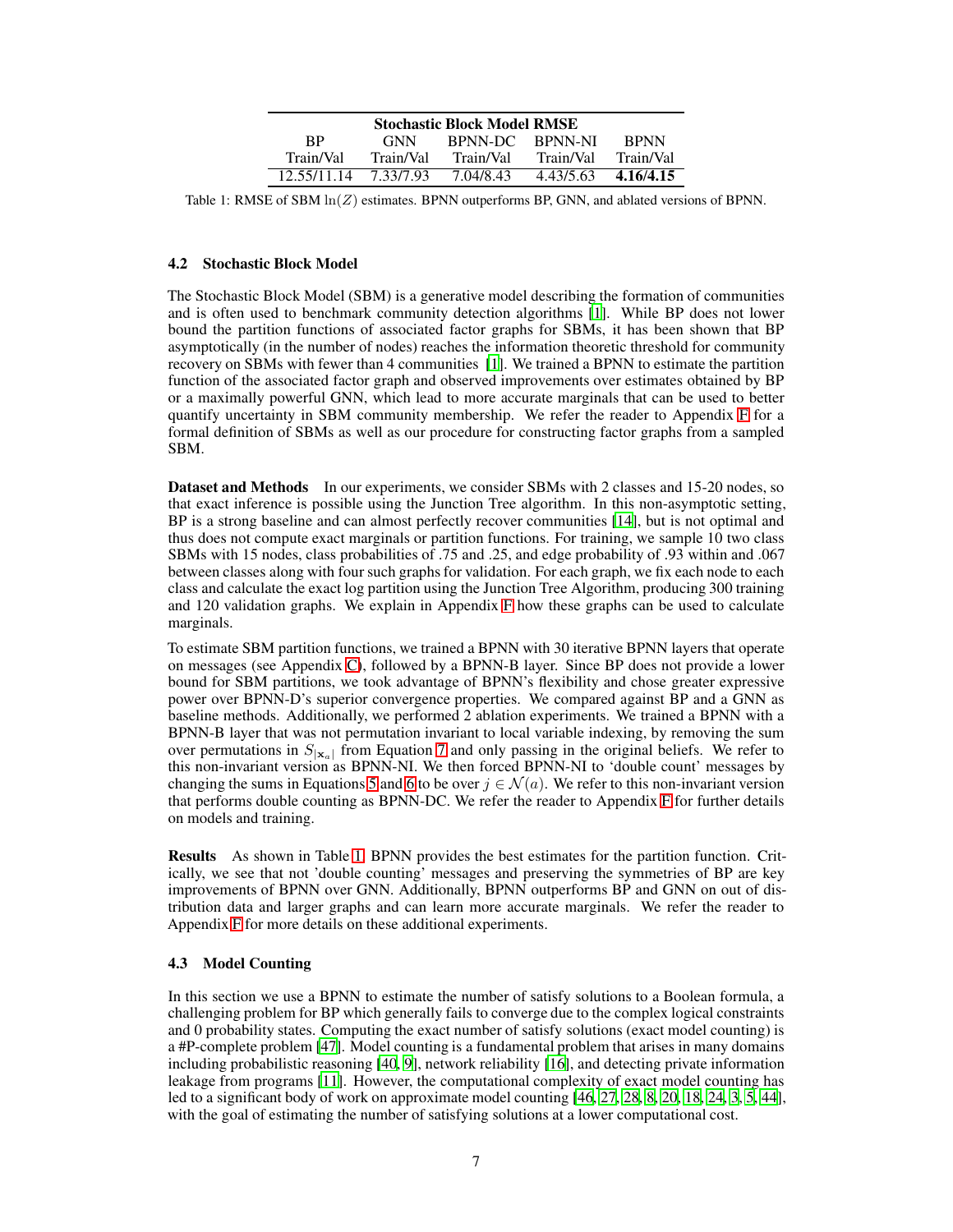<span id="page-7-0"></span>

Figure 2: Left: cactus plot of runtimes for the 105 instances in the 'or\_50' category solved by BPNN, F2, and ApproxMC3. BPNN-P denotes the time taken to run BPNN in parallel on a GPU divided by the number of instances per batch (batch size=103). Median speedups of BPNN-P over F2 and ApproxMC among the plotted benchmarks are 248 and 3,689 respectively. BPNN-S denotes the time taken to run BPNN sequentially on each instance (using a CPU). Median speedups of BPNN-S over F2 and ApproxMC among the plotted benchmarks are 2.2 and 32, resp. While BPNN solved each instance within 1 second, ApproxMC3 *timed out* on 12 instances (out of 105) after 5000 seconds, which are not plotted. Right: error in estimated log model count (base e) plotted against the exact model count for 'or\_50' training and validation benchmarks. BPNN's validation RMSE was .30 on this category compared with a RMSE of 2.5 for F2.

Training Setup. All BPNNs trained in this section were composed of 5 BPNN-D layers followed by a BPNN-B layer and were trained to predict the natural logarithm of the number of satisfying solutions to an input formula in CNF form. This is accomplished by converting the CNF formula into a factor graph whose partition function is the number of satisfying solutions to the input formula. We evaluated the performance of our BPNN using benchmarks from [\[44](#page-11-6)], with ground truth model counts obtained using DSharp [\[37\]](#page-10-13). The benchmarks fall into 7 categories, including network QMR problems (Quick Medical Reference) [\[26\]](#page-10-14), network grid problems, and bit-blasted versions of satisfiability modulo theories library (SMTLIB) benchmarks [\[12\]](#page-9-11). Each category contains 14 to 105 problems allocated for training and validation. See the appendix for additional details on training, the dataset, and our use of minimal independent support variable sets.

Baseline Approximate Model Counters. For comparison we ran two state-of-the-art approximate model counters on all benchmarks, ApproxMC3 [\[12](#page-9-11), [44](#page-11-6)] and F2 [\[4](#page-9-12), [5\]](#page-9-10). ApproxMC3 is a randomized hashing algorithm that returns an estimate of the model count that is guaranteed to be within a multiplicative factor of the exact model count with high probability. F2 gives up the probabilistic guarantee that the returned estimate will be within a multiplicative factor of the true model count in return for significantly increased computational efficiency. We also attempted to train a GNN, using the architecture from [\[43\]](#page-11-7) adapted from classification to regression. We used the author's code, slightly modified to perform regression, but were not successful in achieving non-trivial learning.

BPNNs Provide Excellent Computational Efficiency. Figure [2](#page-7-0) shows runtimes and estimates for BPNN, ApproxMC3, and F2 on all benchmarks from the category 'or 50'. BPNN is signficantly faster than both F2 and ApproxMC. BPNN provides median speedups of 2.2 and 32 over F2 and ApproxMC3 when all methods are run using a CPU. When BPNN is allowed to run in parallel on a GPU, it provides median speedups of 248 and 3,689 over F2 and and ApproxMC3. Additionally, BPNN's estimates are significantly tighter than F2's, with a RMSE for BPNN of .30 compared with 2.5 for F2. Please see the appendix for further runtime comparisons between methods.

Learning from Limited Data. We trained a separate BPNN on a random sampling of 70% of the problems in each training category. This gave each BPNN only 9 to 73 benchmarks to learn from. In contrast, prior work has performed approximate model counting on Boolean formulas in disjunctive normal form (DNF) by creating a large training set of 100k examples whose model counts can be approximated with an efficient polynomial time algorithm [\[2\]](#page-9-13). Such an algorithm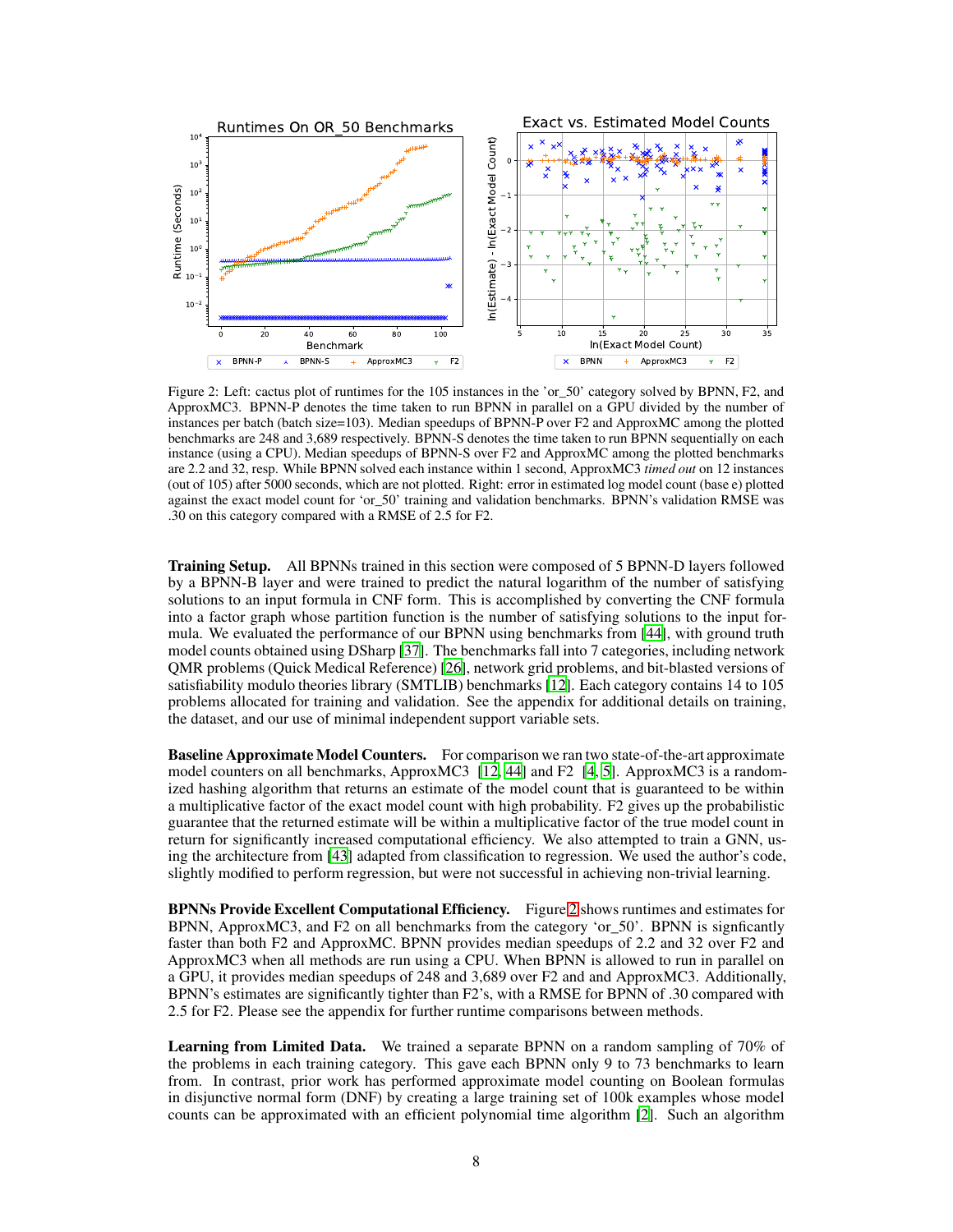does not exist for model counting on CNF formulas, making this approach intractable. Nonetheless, BPNN achieves training and validation RMSE comparable to or better than F2 across the range of benchmark categories (see the appendix for complete results). This demonstrates that BPNNs can capture the distribution of diverse families of SAT problems in an extremely data limited regime.

Generalizing from Easy Data to Hard Data. We repeated the same experiment from the previous paragraph, but trained each BPNN on the 70% of the problems from each category that DSharp solved fastest. Validation was performed on the remaining 30% of problems that took longest for DSharp to solve. These hard validation sets are significantly more challenging for Dsharp. The median runtime in each category's hard validation set is 4 to 15 times longer than the longest runtime in each corresponding easy training set. Validation RMSE on these hard problems was within 33% of validation error when trained and validated on a random sampling for 3 of the 7 categories. This demonstrates that BPNNs have the potential to be trained on available data and then generalize to related problems that are too difficult for any current methods. See the appendix for complete results.

Learning Across Diverse Domains. We trained a BPNN on a random sampling of 70% of problems from all categories, spanning network grid problems, bit-blasted versions of SMTLIB benchmarks, and network DQMR problems. The BPNN achieved a final training RMSE of 3.9 and validation RMSE of 5.31, demonstrating that the BPNN is capable of capturing a broad distribution that spans multiple domains from a small training set.

# 5 Related Work

[\[2](#page-9-13)] use a graph neural network to perform approximate weighted disjunctive normal form (DNF) counting. Weighted DNF counting is a #P-complete problem. However, in contrast to model counting on CNF formulas, there exists an  $O(nm)$  polynomial time approximation algorithm for weighted DNF counting (where n is the number of variables and m is the number of clauses). The authors leverage this to generate a large training dataset of 100k DNF formulas with approximate solutions. In comparison, our BPNN can learn and generalize from a very small training dataset of less than 50 problems. This result provides the significant future work alluded to in the conclusion of [\[2](#page-9-13)].

Recently,<sup>3</sup> [\[42](#page-11-8)] designed a graph neural network that operates on factor graphs and exchanges messages with BP to perform error correction decoding. In contrast, BPNN-D preserves all of BP's fixed point, computes the exact partition function on tree structured factor graphs, and returns a lower bound whenever the Bethe approximation obtained from fixed points of BP is a provable lower bound. All BPNN layers preserve BP's symmetries (invariances and equivariances) to permutations of both variable and factor indices. Finally BPNN avoids 'double counting' during message passing.

Prior work has shown that neural networks can learn how to solve NP-complete decision problems and optimization problems [\[43,](#page-11-7) [39,](#page-11-9) [23](#page-10-15)]. [\[53\]](#page-11-10) perform marginal inference in relatively small graphical models using GNNs. [\[22\]](#page-10-16) consider improving message passing in expectation propagation for probabilistic programming, when users can specify arbitrary code to define factors and the optimal updates are intractable. [\[50\]](#page-11-11) consider learning Markov random fields and address the problem of estimating marginal likelihoods (generally intractable to compute precisely). They use a transformer network that is faster than LBP but computes comparable estimates. This allows for faster amortized inference during training when likelihoods must be computed at every training step. In contrast, BPNNs significantly outperform LBP and generalize to out of distribution data.

# 6 Conclusion

We introduced belief propagation neural networks, a strict generalization of BP that learns to find better fixed points faster. The BPNN architecture resembles that of a standard GNN, but preserves BP's invariances and equivariances to permutations of variable and factor indices. We empirically demonstrated that BPNNs can learn from tiny data sets containing only 10s of training points and generalize to test data drawn from a different distribution than seen during training. BPNNs significantly outperform loopy belief propagation and standard graph neural networks in terms of accuracy.

<sup>&</sup>lt;sup>3</sup>An early version of our paper concurrent with [\[42\]](#page-11-8) was submitted to UAI 2020:

[https://github.com/jkuck/jkuck.github.io/blob/master/files/BPNN\\_UAI\\_submission.pdf](https://github.com/jkuck/jkuck.github.io/blob/master/files/BPNN_UAI_submission.pdf)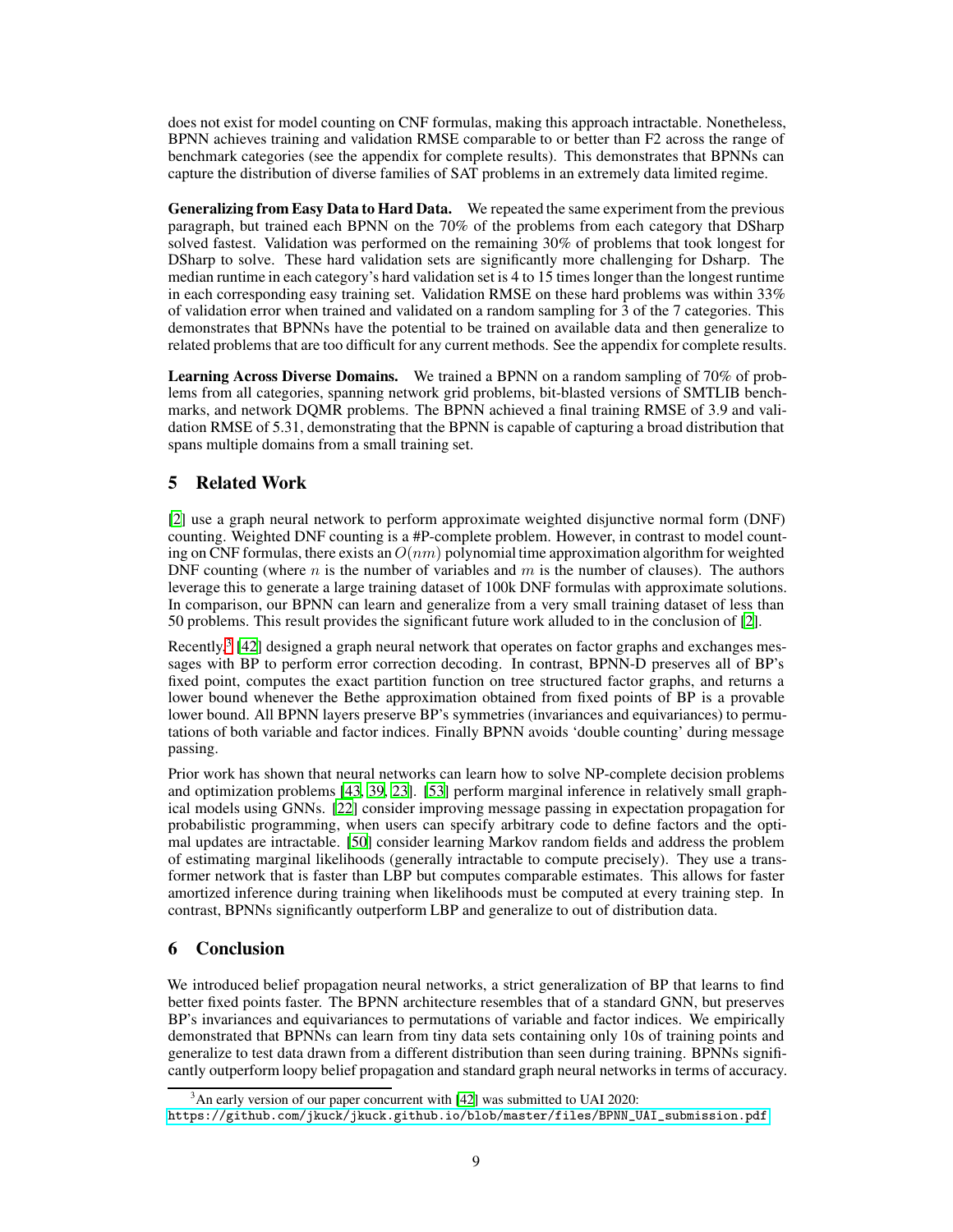BPNNs provide excellent computational efficiency, running orders of magnitudes faster than stateof-the-art randomized hashing algorithms while maintaining comparable accuracy.

# Broader impact

This work makes both a theoretical contribution and a practical one by advancing the state-of-theart in approximate inference on some benchmark problems. Our theoretical analysis of neural fixed point iterators is unlikely to have a direct impact on society. BPNN, on the other hand, can make approximate inference more scalable. Because approximate inference is a key computational problem underlying, for example, much of Bayesian statistics, it is applicable to many domains, both beneficial and harmful to society. Among the beneficial ones, we have applications of probabilistic inference to medical diagnosis and applications of model counting to reliability, safety, and privacy analysis.

#### Acknowledgements

We thank Tri Dao, Ines Chami, and Shengjia Zhao for helpful discussions and feedback. Research supported by NSF (#1651565, #1522054, #1733686), ONR (N00014-19-1-2145), AFOSR (FA9550- 19-1-0024), and FLI.

#### References

- <span id="page-9-5"></span>[1] Emmanuel Abbe. Community detection and stochastic block models: Recent developments. *Journal of Machine Learning Research*, 18(177):1–86, 2018. URL <http://jmlr.org/papers/v18/16-480.html>.
- <span id="page-9-13"></span>[2] Ralph Abboud, Ismail Ilkan Ceylan, and Thomas Lukasiewicz. Learning to reason: Leveraging neural networks for approximate dnf counting. *AAAI*, 2020.
- <span id="page-9-9"></span>[3] Dimitris Achlioptas and Pei Jiang. Stochastic integration via error-correcting codes. In *Proc. Uncertainty in Artificial Intelligence*, 2015.
- <span id="page-9-12"></span>[4] Dimitris Achlioptas and Panos Theodoropoulos. Probabilistic model counting with short XORs. In *SAT*, 2017.
- <span id="page-9-10"></span>[5] Dimitris Achlioptas, Zayd Hammoudeh, and Panos Theodoropoulos. Fast and flexible probabilistic model counting. In *SAT*, pages 148–164, 2018.
- <span id="page-9-1"></span>[6] Rodney J Baxter. *Exactly solved models in statistical mechanics*. Elsevier, 2016.
- <span id="page-9-4"></span>[7] Jens Behrmann, Will Grathwohl, Ricky TQ Chen, David Duvenaud, and Jörn-Henrik Jacobsen. Invertible residual networks. In *International Conference on Machine Learning*, pages 573– 582, 2019.
- <span id="page-9-2"></span>[8] Mihir Bellare, Oded Goldreich, and Erez Petrank. Uniform generation of np-witnesses using an np-oracle. *Electronic Colloquium on Computational Complexity (ECCC)*, 5, 1998.
- <span id="page-9-7"></span>[9] Vaishak Belle, Guy Van den Broeck, and Andrea Passerini. Hashing-based approximate probabilistic inference in hybrid domains. In *Proceedings of the 31st Conference on Uncertainty in Artificial Intelligence (UAI)*, 2015.
- <span id="page-9-3"></span>[10] Hans A Bethe. Statistical theory of superlattices. *Proceedings of the Royal Society of London. Series A-Mathematical and Physical Sciences*, 150(871):552–575, 1935.
- <span id="page-9-8"></span>[11] Fabrizio Biondi, Michael A. Enescu, Annelie Heuser, Axel Legay, Kuldeep S. Meel, and Jean Quilbeuf. Scalable approximation of quantitative information flow in programs. In *VMCAI*, 2018.
- <span id="page-9-11"></span>[12] Supratik Chakraborty, Kuldeep S. Meel, and Moshe Y. Vardi. Algorithmic improvements in approximate counting for probabilistic inference: From linear to logarithmic SAT calls. In *IJCAI*, 7 2016.
- <span id="page-9-0"></span>[13] David Chandler. Introduction to modern statistical mechanics. *Oxford University Press, Oxford, UK*, 1987.
- <span id="page-9-6"></span>[14] Zhengdao Chen, Lisha Li, and Joan Bruna. Supervised community detection with line graph neural networks. *ICLR*, 2019.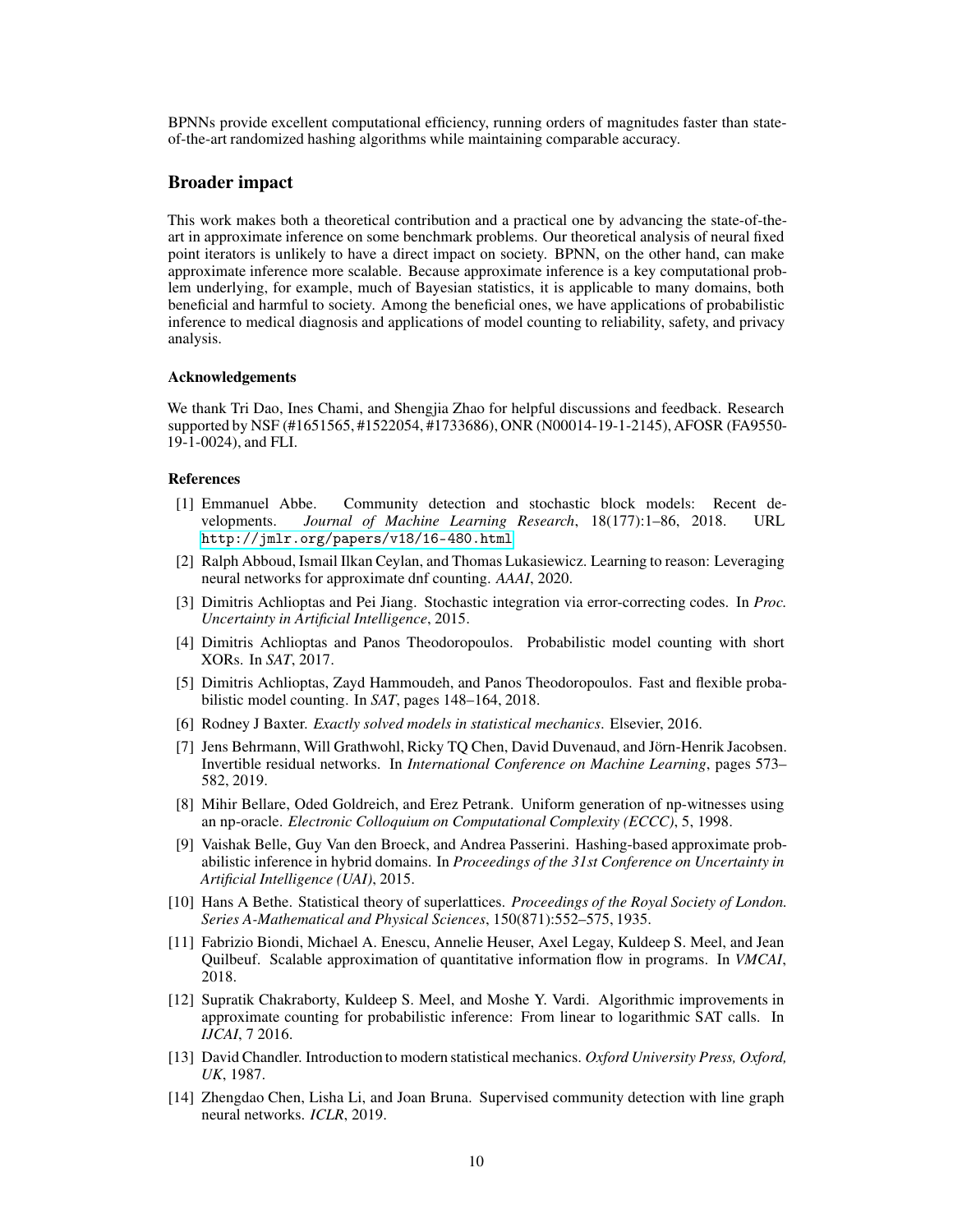- <span id="page-10-21"></span>[15] Aurelien Decelle, Florent Krzakala, Cristopher Moore, and Lenka Zdeborová. Asymptotic analysis of the stochastic block model for modular networks and its algorithmic applications. *Phys. Rev. E*, 84:066106, Dec 2011. doi: 10.1103/PhysRevE.84.066106. URL <https://link.aps.org/doi/10.1103/PhysRevE.84.066106>.
- <span id="page-10-9"></span>[16] Leonardo Dueñas-Osorio, Kuldeep S. Meel, Roger Paredes, and Moshe Y. Vardi. Countingbased reliability estimation for power-transmission grids. In *AAAI*, 2017.
- <span id="page-10-5"></span>[17] Stefano Ermon, Carla Gomes, Ashish Sabharwal, and Bart Selman. Taming the curse of dimensionality: Discrete integration by hashing and optimization. In *ICML*, pages 334–342, 2013.
- <span id="page-10-11"></span>[18] Stefano Ermon, Carla P. Gomes, Ashish Sabharwal, and Bart Selman. Low-density parity constraints for hashing-based discrete integration. In *ICML*, pages 271–279, 2014.
- [19] Matthias Fey and Jan E. Lenssen. Fast graph representation learning with PyTorch Geometric. In *ICLR Workshop on Representation Learning on Graphs and Manifolds*, 2019.
- <span id="page-10-10"></span>[20] Carla P. Gomes, A. Sabharwal, and B. Selman. Model counting: A new strategy for obtaining good bounds. In *AAAI*, pages 54–61, 2006.
- <span id="page-10-4"></span>[21] Tamir Hazan and Tommi S. Jaakkola. On the partition function and random maximum aposteriori perturbations. In *ICML*, pages 991–998. ACM, 2012.
- <span id="page-10-16"></span>[22] Nicolas Heess, Daniel Tarlow, and John Winn. Learning to pass expectation propagation messages. In *NeurIPS*, pages 3219–3227, 2013.
- <span id="page-10-15"></span>[23] Jun-Ting Hsieh, Shengjia Zhao, Stephan Eismann, Lucia Mirabella, and Stefano Ermon. Learning neural pde solvers with convergence guarantees. *ICLR*, 2019.
- <span id="page-10-12"></span>[24] Alexander Ivrii, Sharad Malik, Kuldeep S Meel, and Moshe Y Vardi. On computing minimal independent support and its applications to sampling and counting. *Constraints*, pages 1–18, 2015.
- <span id="page-10-20"></span>[25] Alexander Ivrii, Sharad Malik, Kuldeep S Meel, and Moshe Y Vardi. On computing minimal independent support and its applications to sampling and counting. *Constraints*, 21(1):41–58, 2016.
- <span id="page-10-14"></span>[26] Tommi S Jaakkola and Michael I Jordan. Variational probabilistic inference and the qmr-dt network. *Journal of artificial intelligence research*, 10:291–322, 1999.
- <span id="page-10-2"></span>[27] Mark Jerrum, Leslie G. Valiant, and Vijay V. Vazirani. Random generation of combinatorial structures from a uniform distribution. *Theor. Comput. Sci.*, 43:169–188, 1986.
- <span id="page-10-3"></span>[28] Richard M. Karp, Michael Luby, and Neal Madras. Monte-carlo approximation algorithms for enumeration problems. *J. Algorithms*, 10:429–448, 1989.
- <span id="page-10-19"></span>[29] D. P. Kingma and J. L. Ba. Adam: a method for stochastic optimization. In *ICLR*, 2015.
- <span id="page-10-7"></span>[30] Frederic Koehler. Fast convergence of belief propagation to global optima: Beyond correlation decay. In *NeurIPS*, 2019.
- <span id="page-10-1"></span>[31] Daphne Koller and Nir Friedman. *Probabilistic graphical models: principles and techniques*. MIT press, 2009.
- <span id="page-10-18"></span>[32] Frank R Kschischang, Brendan J Frey, and H-A Loeliger. Factor graphs and the sum-product algorithm. *IEEE Trans. on information theory*, 47(2):498–519, 2001.
- <span id="page-10-6"></span>[33] Steffen L Lauritzen and David J Spiegelhalter. Local computations with probabilities on graphical structures and their application to expert systems. *Journal of the Royal Statistical Society: Series B (Methodological)*, 50(2):157–194, 1988.
- <span id="page-10-0"></span>[34] Marc Mézard, Giorgio Parisi, and Riccardo Zecchina. Analytic and algorithmic solution of random satisfiability problems. *Science*, 297(5582):812–815, 2002.
- <span id="page-10-8"></span>[35] Joris M. Mooij. libDAI: A free and open source C++ library for discrete approx-<br>imate inference in graphical models. *JMLR*, 11:2169–2173, August 2010. URL imate inference in graphical models. *JMLR*, 11:2169–2173, August 2010. URL <http://www.jmlr.org/papers/volume11/mooij10a/mooij10a.pdf>.
- <span id="page-10-17"></span>[36] Ryuhei Mori. New understanding of the bethe approximation and the replica method. *arXiv preprint arXiv:1303.2168*, 2013.
- <span id="page-10-13"></span>[37] Christian Muise, Sheila A. McIlraith, J. Christopher Beck, and Eric Hsu. DSHARP: Fast d-DNNF Compilation with sharpSAT. In *Canadian Conference on Artificial Intelligence*, 2012.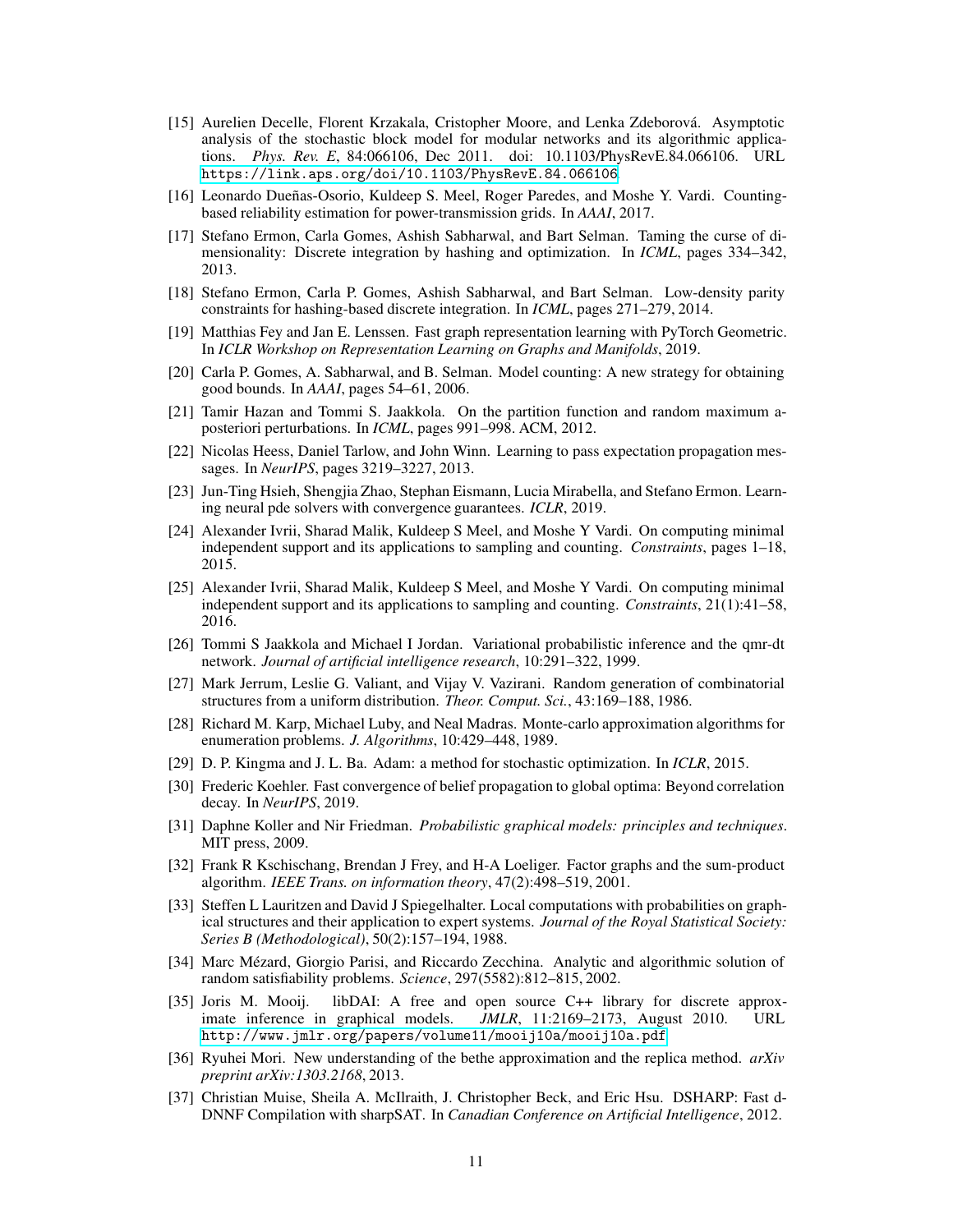- <span id="page-11-1"></span>[38] Art B. Owen. Monte carlo theory, methods and examples, 2013.
- <span id="page-11-9"></span>[39] Marcelo Prates, Pedro HC Avelar, Henrique Lemos, Luis C Lamb, and Moshe Y Vardi. Learning to solve NP-complete problems: A graph neural network for decision TSP. In *AAAI*, volume 33, pages 4731–4738, 2019.
- <span id="page-11-5"></span>[40] Dan Roth. On the hardness of approximate reasoning. In *IJCAI*, 1993.
- <span id="page-11-3"></span>[41] Nicholas Ruozzi. The bethe partition function of log-supermodular graphical models. In *NeurIPS*, 2012.
- <span id="page-11-8"></span>[42] Victor Garcia Satorras and Max Welling. Neural enhanced belief propagation on factor graphs. *arXiv preprint arXiv:2003.01998*, 2020.
- <span id="page-11-7"></span>[43] Daniel Selsam, Matthew Lamm, Benedikt Bünz, Percy Liang, Leonardo de Moura, and David L Dill. Learning a SAT solver from single-bit supervision. In *ICLR*, 2018.
- <span id="page-11-6"></span>[44] Mate Soos and Kuldeep S. Meel. Bird: Engineering an efficient cnf-xor sat solver and its applications to approximate model counting. In *AAAI*, 1 2019.
- <span id="page-11-15"></span>[45] Mate Soos, Karsten Nohl, and Claude Castelluccia. Extending SAT solvers to cryptographic problems. In *SAT*, 2009.
- <span id="page-11-2"></span>[46] Larry J. Stockmeyer. The complexity of approximate counting. In *STOC '83*, 1983.
- <span id="page-11-4"></span>[47] L.G. Valiant. The complexity of enumeration and reliability problems. *SIAM Journal on Computing*, 8(3):410–421, 1979.
- <span id="page-11-0"></span>[48] Martin J Wainwright, Michael I Jordan, et al. Graphical models, exponential families, and variational inference. *Foundations and Trends* ( $\Re$ ) *in Machine Learning*, 1(1–2):1–305, 2008.
- <span id="page-11-14"></span>[49] Boris Weisfeiler and Andrei A Lehman. A reduction of a graph to a canonical form and an algebra arising during this reduction. *Nauchno-Technicheskaya Informatsia*, 2(9):12–16, 1968.
- <span id="page-11-11"></span>[50] Sam Wiseman and Yoon Kim. Amortized bethe free energy minimization for learning mrfs. In *NeurIPS*, pages 15520–15531, 2019.
- <span id="page-11-12"></span>[51] Keyulu Xu, Weihua Hu, Jure Leskovec, and Stefanie Jegelka. How powerful are graph neural networks? In *ICLR*, 2018.
- <span id="page-11-13"></span>[52] Jonathan S Yedidia, William T Freeman, and Yair Weiss. Constructing free-energy approximations and generalized belief propagation algorithms. *IEEE Trans. on information theory*, 51 (7):2282–2312, 2005.
- <span id="page-11-10"></span>[53] KiJung Yoon, Renjie Liao, Yuwen Xiong, Lisa Zhang, Ethan Fetaya, Raquel Urtasun, Richard S. Zemel, and Xaq Pitkow. Inference in probabilistic graphical models by graph neural networks. *ArXiv*, abs/1803.07710, 2018.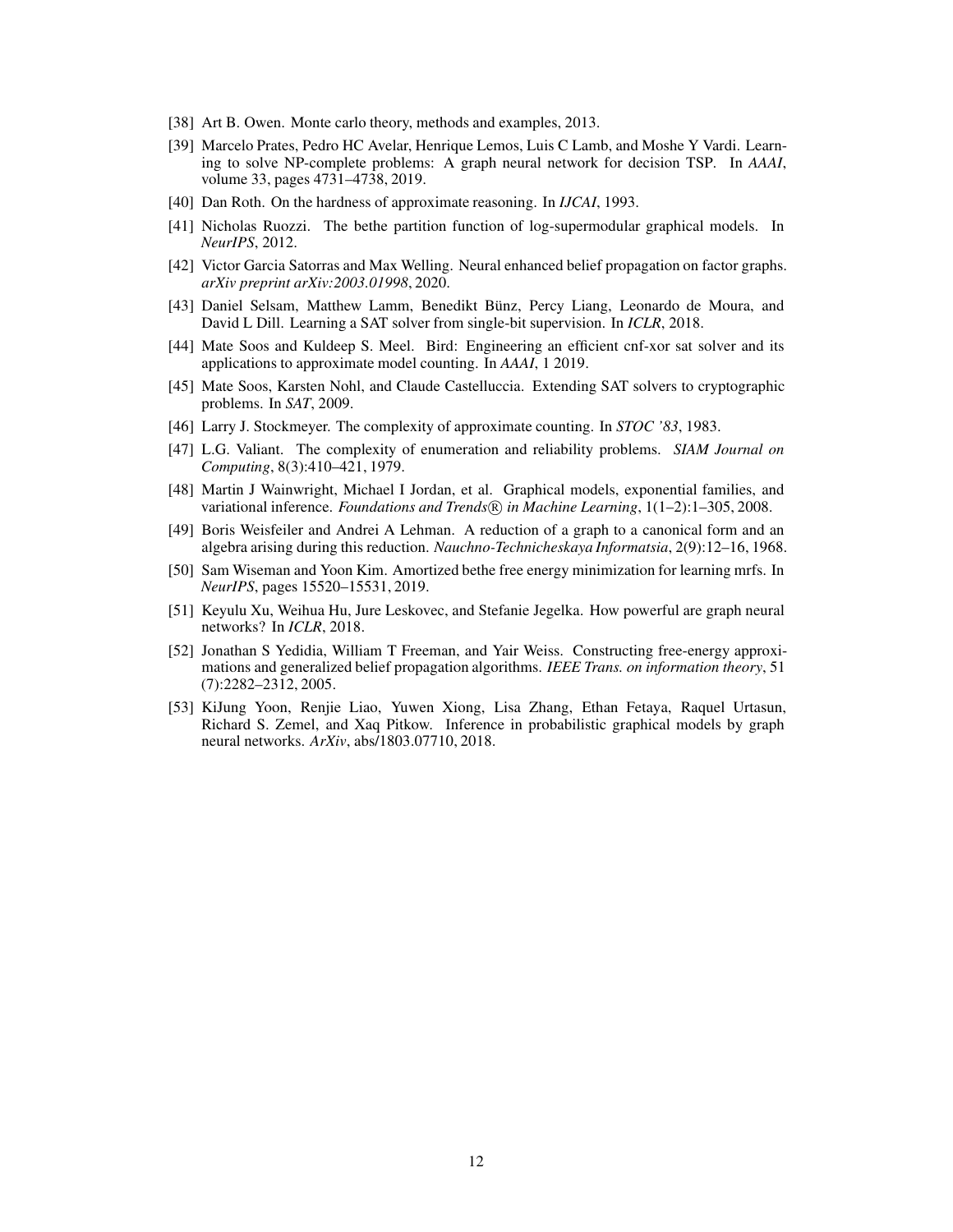# <span id="page-12-0"></span>A PROOFS

*Theorem [1.](#page-3-2)* Every fixed point of BP satisfies  $\tilde{m}^{(k)}_{a\to i} = \overline{m}^{(k-1)}_{a\to i}$  by definition. The computation of  $\tilde{n}_{a\to i}^{(k)}$  from  $\overline{n}_{a\to i}^{(k-1)}$  (Equations [5](#page-2-2) and [6\)](#page-2-3) is identical to the computation of  $\tilde{m}_{a\to i}^{(k)}$  from  $\overline{m}_{a\to i}^{(k-1)}$  in standard BP (Equations [3](#page-1-1) and [4\)](#page-2-1). Therefore, every fixed point of BP satisfies  $\overline{n}_{a\to i}^{(k-1)} = \tilde{n}_{a\to i}^{(k)}$  and is also a fixed point of BPNN-D when  $H(0) = 0$ 

*Theorem* [2.](#page-3-1) Every fixed point of BPNN-D satisfies  $\overline{n}_{a\to i}^{(k)} = \overline{n}_{a\to i}^{(k-1)}$  by definition. Equation [5](#page-2-2) gives  $\overline{n}_{a\to i}^{(k-1)} - \tilde{n}_{a\to i}^{(k)} = \Delta_{a\to i}^{(k)} = H(\overline{n}^{(k-1)} - \tilde{n}^{(k)})_{a\to i}$ . Given the restriction on  $H(\cdot)$  that  $H(x) = x$ only if  $x = 0$ , it follows that  $\overline{n}_{a \to i}^{(k-1)} - \tilde{n}_{a \to i}^{(k)} = 0$ . This is a fixed point of BP by definition as the computation of  $\tilde{n}_{a\to i}^{(k)}$  from  $\overline{n}_{a\to i}^{(k-1)}$  is identical to the computation of  $\tilde{m}_{a\to i}^{(k)}$  from  $\overline{m}_{a\to i}^{(k-1)}$  in standard BP (Equations [3](#page-1-1) and [4\)](#page-2-1).

*Theorem* [3.](#page-3-0) If zero is the unique fixed point of  $H(\cdot)$ , then the fixed points of BPNN-D and BP are identical by Theorems [1](#page-3-2) and [2.](#page-3-1) Therefore, (1) the Bethe approximation obtatined from fixed points of BPNN-D on tree structured factor graphs is exact because it is exact for fixed points of BP [\[31\]](#page-10-1) (or see [\[36\]](#page-10-17)[p.27] for a detailed proof). (2) Ruozzi [\[41](#page-11-3)][p.8] prove in Corollary 4.2 that the Bethe approximation at any fixed point of BP is a lower bound on the partition function for factor graphs with binary variables and log-supermodular potential functions. so it follows that the Bethe approximation at any fixed point of BPNN-D lower bounds the partition function. П

*Proposition [2.](#page-3-4)* If we consider a BPNN with weight tying, then regardless of the number of iterations or layers, the output messages are the same if the input messages are the same. Without loss of generality, let us first consider any node  $r$  as the root node, and consider all the messages on the path from the leaf nodes through r. Let  $d_{r,i}$  denote the depth of the sub-tree with root i when we consider r as the root (e.g. for a leaf node i,  $d_{r,i} = 1$ ). We use the following induction argument:

- At iteration 1, the message from all nodes with  $d_{r,i} = 1$  to their parents will be fixed for subsequent iterations since the inputs to the BPNN for these messages are the same.
- If at iteration  $t-1$ , the message from all nodes with  $d_{r,i} \leq t-1$  to their parents are fixed for all subsequent iterations, then the inputs to the BPNN for all the messages from all nodes with  $d_{r,i} = t$  to their parents will be fixed (since they depend on lower level messages that are fixed). Therefore, at iteration t, the messages from all the nodes with  $d_{r,i} \leq t$  to their parents will be fixed because of weight tying between BPNN layers.
- The maximum tree depth is l, so  $\max_i d_{r,i} \leq l$ . From the induction argument above, after at most  $l$  iterations, all the messages along the path from leaf nodes to  $r$  will be fixed.

Since the BPNN layer performs the operation over all nodes, this above argument is valid for all nodes when we consider them as root nodes. Therefore, all messages will be fixed after at most  $l$ iterations, which completes the proof. П

Isomorphic Factor Graphs To prove Theorem [4](#page-4-0) we define isomorphic factor graphs, an equivalence relation among factor graph representations, and break Theorem [4](#page-4-0) into the lemmas in this section. Standard GNNs are built on the assumption that isomorphic graphs should be mapped to the same representation and non-isomorphic graphs should be mapped to different representations [\[51\]](#page-11-12). This is a challenging goal, in fact [\[51\]](#page-11-12)[p.4] prove in Lemma 2 that any GNN that aggregates messages from 1-hop neighbors is, at most, as discriminative as the Weisfeiler-Lehman (WL) graph isomorphism test. Xu et al. [\[51\]](#page-11-12) go on to propose a provably 'maximally powerful' GNN, one that maps isomorphic graphs to the same representation and maps non-isomorphic graphs to different representations whenever the WL test maps them to different representations, which is the best result possible for this class of graph neural networks that aggregate messages from 1-hop neighbors. The input to a standard GNN is a graph represented by an adjacency matrix whose i-th row and column correspond to the i-th node. Nodes and edges may have corresponding features. The GNN in [\[51\]](#page-11-12) was designed to map isomorphic graphs to the same representation by outputting learned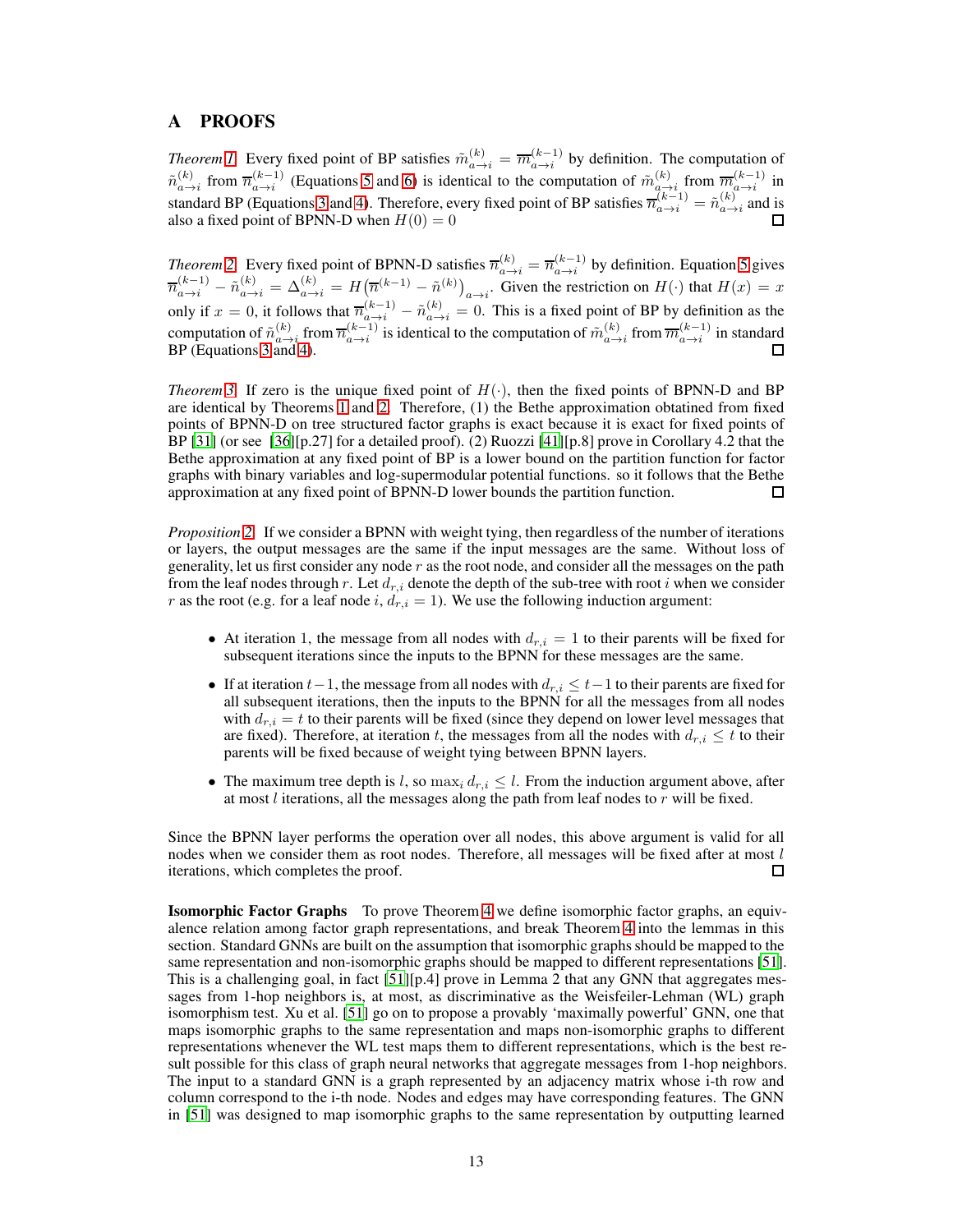node representations that are equivariant to the input node indexing and a graph wide representation that is invariant to input node indexing.

The input to a BPNN is a factor graph. With the same motivation as for standard GNNs, BPNNs should map isomorphic factor graphs to the same output representation. A factor graph is represented as<sup>4</sup>  $G = (A, F^p, F^{idx})$ .  $A \in \{0, 1\}^{M \times N}$  is an adjacency matrix over M factor nodes and N variable nodes, where<sup>5</sup>  $A_{ai} = 1$  if the i-th variable is in the scope of the a-th factor and  $A_{ai} = 0$ otherwise.  $F^p$  is an ordered list of M factor potentials, where the a-th factor potential,  $F^p_a$ , corresponds to the a-th factor (row) in A and is represented as a tensor with one dimension for every variable in the scope of  $F_a^p$ .  $F^{idx}$  is an ordered list of ordered lists that locally indexes variables within each factor.  $F_a^{idx}$  is an ordered list specifying the local indexing of variables within the a-th factor (in A and  $F^p$ ).  $F_{ak}^{idx} = i$  specifies that the k-th dimension of the tensor  $F_a^p$  corresponds to the i-th variable (column) in A. We define two factor graphs to be isomorphic when they meet the conditions of Definition [1.](#page-13-0)

<span id="page-13-0"></span>**Definition 1.** *Factor graphs*  $G = (G(A), G(F^p), G(F^{idx}))$  and  $G' = (G'(A), G'(F^p), G'(F^{idx}))$ *with*  $G(A) \in \{0,1\}^{M \times N}$  and  $G'(A) \in \{0,1\}^{M' \times N'}$  are isomorphic if and only if  $M = M'$ ,  $N = N'$ *, and* 

- *1. There exist bijections*<sup>6</sup>  $f_F : [M] \to [M]$  *and*  $f_V : [N] \to [N]$  *such that*  $G(A_{ai}) = G'(A_{bj})$ *for all*  $a \in [M]$  *and*  $i \in [N]$ *, where*  $b = f_F(a)$  *and*  $j = f_V(i)$ *.*
- *2. There exists a bijection for every factor,*

$$
f_a^{idx}: \{1, \ldots, |G(F_a^{idx})|\} \to \{1, \ldots, |G'(F_b^{idx})|\} \quad \forall a \in [M],
$$
 (8)

such that  $f_V(G(F_{ak}^{idx}) ) = G'(F_{bl}^{idx})$  and  $G(F_a^p) = \sigma_a(G'(F_b^p))$ , where where  $b = f_F(a)$ ,  $l = f_a^{idx}(k)$ ,  $\sigma_a = ((f_a^{idx}(1), f_a^{idx}(2), \ldots, f_a^{idx}(|G(F_a^{idx})|))$ , and  $\sigma_a(G'(F_b^p))$  denotes *permuting the dimensions of the tensor*  $G'(F_b^p)$  *according to*  $\sigma_a$ *.* 

Condition 1 in Definition [1](#page-13-0) states that permuting the *global* indices of variables or factors in a factor graph results in an isomorphic factor graph. Condition 2 in Definition [1](#page-13-0) states that permuting the *local* indices of variables within factors also results in an isomorphic factor graph. In Lemmas [1,](#page-13-1) [2,](#page-14-0) and [3](#page-14-1) we formalize the equivariance of messages and beliefs obtained by applying BPNN iterative layers. We use using the bijections from Definition [1](#page-13-0) to construct bijective mappings between messages and beliefs. In Lemma [4](#page-14-2) we use the equivariance of beliefs between isomorphic factor graphs to show that the output of BPNN-B is identical for isomorphic factor graphs.

<span id="page-13-1"></span>**Lemma 1. Message equivariance:** Let  $g_{i\to a}^{(k)}$  and  $h_{i\to a}^{(k)}$  denote variable to factor messages and  $g_{a\to i}^{(k)}$  and  $h_{a\to i}^{(k)}$  factor to variable messages obtained by applying k iterations of BP to factor graphs G *and* G′ *. If* G *and* G′ *are isomorphic as factor graphs and messages are initialized to a constant*<sup>7</sup>

then there is a bijective mapping between messages:  $g_{i\rightarrow a}^{(k)} = h_{j\rightarrow a}^{(k)}$  $j \rightarrow b$  and  $g_{a \rightarrow i}^{(k)} = h_{b \rightarrow j}^{(k)}$  where  $j = f_V(i)$  and  $b = f_F(a)$ . This property holds for BPNN-D iterative layers if  $H(\cdot)$  is equivariant *to global node indexing.*

*Proof.* We use a proof by induction.

Base case: the initial messages are all equal when constant initialization is used and therefore satisfy any bijective mapping.

Inductive step: Writing the definition of variable to factor messages, we have

$$
g_{i \to a}^{(k)}(x_i) = \prod_{c \in \mathcal{N}(i) \setminus a} g_{c \to i}^{(k-1)}(x_i) = \prod_{c \in \mathcal{N}(j) \setminus b} h_{c \to j}^{(k-1)}(x_j) = h_{j \to b}^{(k)}(x_j),
$$
(9)

 $4$ Note that a factor graph can be viewed as a weighted hypergraph where factors define hyperedges and factor potentials define hyperedge weights for every variable assignment within the factor.

<sup>&</sup>lt;sup>5</sup>For readability, we use a and b to index factors and i and j to index variables throughout this section.

<sup>&</sup>lt;sup>6</sup>For  $K \in \mathbb{N}$ , we use  $[K]$  to denote  $\{1, 2, \ldots, K\}$ .

 $7$ Any message initialization strategy can be used, as long as initial messages are equivariant; e.g. they satisfy the bijective mapping  $g_{i \to a}^{(0)} = h_{j \to b}^{(0)}$  and  $g_{a \to i}^{(k)} = h_{b \to j}^{(k)}$  where  $j = f_V(i)$  and  $b = f_F(a)$ .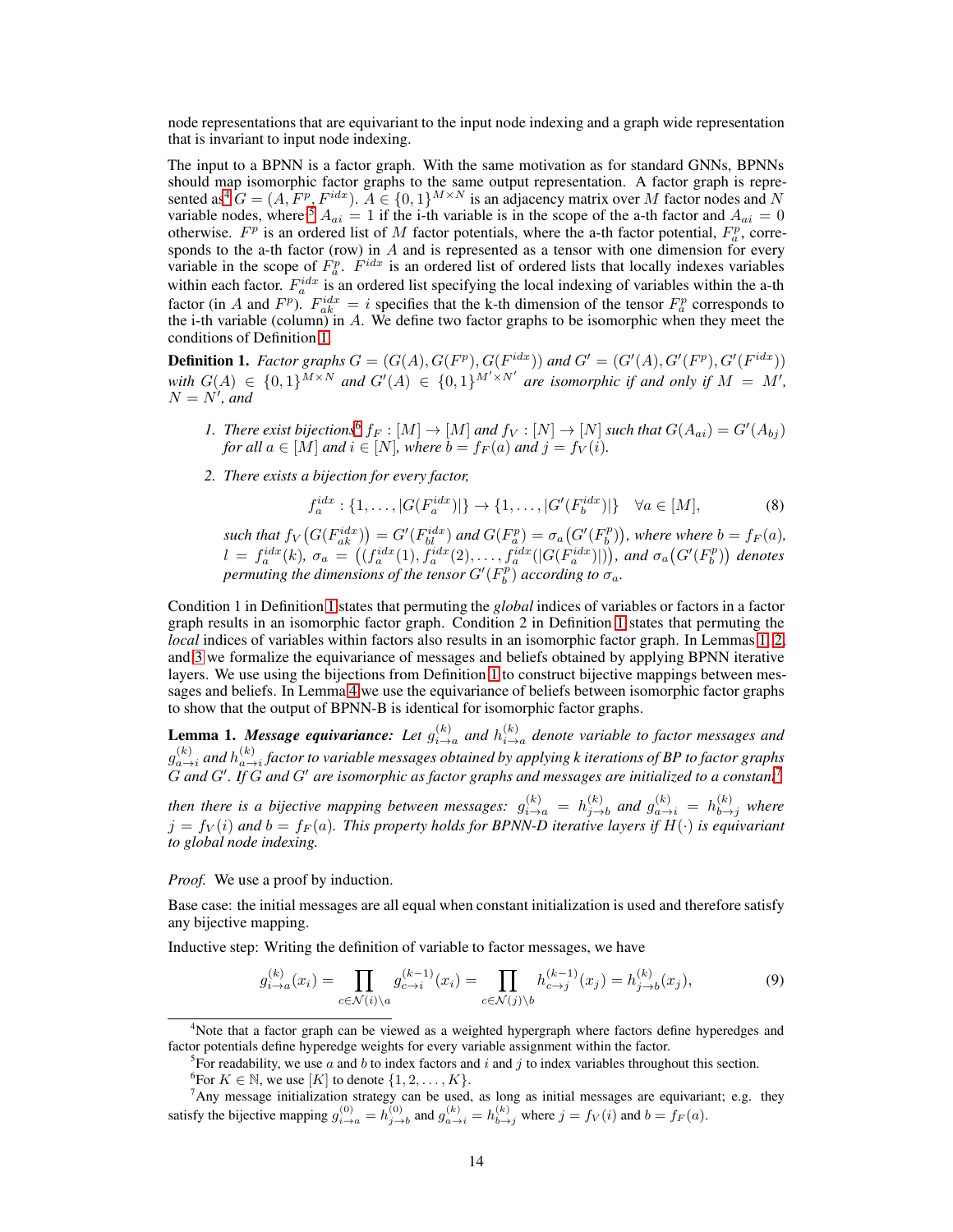since the bijective mapping holds for factor to variable messages at iteration  $k - 1$  by the inductive hypothesis. Writing the definition of factor to variable messages, we have

<span id="page-14-3"></span>
$$
g_{a\to i}^{(k)}(x_i) = \sum_{\mathbf{x}_a \backslash x_i} G(F_a^p)(\mathbf{x}_a) \prod_{l \in \mathcal{N}(a) \backslash i} g_{l \to a}^{(k)}(x_l)
$$
  

$$
= \sum_{\mathbf{x}_b \backslash x_j} \sigma_a(G'(F_b^p))(\mathbf{x}_b) \prod_{l \in \mathcal{N}(b) \backslash j} g_{l \to b}^{(k)}(x_l) = g_{b \to j}^{(k)}(x_j).
$$
 (10)

showing that the bijective mapping continues to hold at iteration  $k$ .

Proof extension to BPNN-D: the logic of the proof is unchanged when BP is performed in logspace with damping. The only difference between BPNN-D and standard BP is the replacement of the term  $\alpha(\overline{m}_{a\to i}^{(k-1)} - \tilde{m}_{a\to i}^{(k)})$  in the computation of factor to variable messages with  $\Delta_{a\to i}^{(k)}$ , where  $\Delta^{(k)} = H(\overline{n}^{(k-1)} - \tilde{n}^{(k)})$ . If  $H(\cdot)$  is equivariant to global node indexing (the bijective mapping  $\Delta_{a\to i}^{(k)}(G) = \Delta_{b\to j}^{(k)}(G')$  holds, where  $\Delta_{a\to i}^{(k)}(G)$  denotes applying the operator  $H(\cdot)$  to the k-th iteration's message differences when the input factor graph is  $G$  and taking the output correpsonding to message  $a \rightarrow i$ ), then equality is maintained in Equation [10](#page-14-3) and the bijective mapping between messages holds. П

<span id="page-14-0"></span>**Lemma 2. Variable belief equivariance:** Let  $g_i^{(k)}$  and  $h_i^{(k)}$  denote the variable beliefs obtained *by applying k iterations of BP (or BPNN-D iterative layers with* H(·) *equivariant to global node indexing) to factor graphs* G *and* G′ *. If* G *and* G′ *are isomorphic as factor graphs, then there is a* bijective mapping between beliefs:  $g_i^{(k)} = h_j^{(k)}$ , where  $j = f_V(i)$ .

*Proof.* By the definition of variable beliefs,

$$
g_i^{(k)}(x_i) = \frac{1}{z_i} \prod_{a \in \mathcal{N}(i)} g_{a \to i}^{(k)}(x_i) = \frac{1}{z_j} \prod_{a \in \mathcal{N}(j)} h_{a \to j}^{(k)}(x_j) = h_j^{(k)}(x_j),
$$
(11)

where the second equality holds due to factor to variable message equivariance from Lemma [1.](#page-13-1)  $\Box$ 

<span id="page-14-1"></span>**Lemma 3. Factor belief equivariance:** Let  $g_a^{(k)}$  and  $h_a^{(k)}$  denote the factor beliefs obtained by *applying k iterations of BP (or BPNN-D iterative layers with* H(·) *equivariant to global node indexing) to factor graphs* G *and* G′ *. If* G *and* G′ *are isomorphic as factor graphs, then there is a bijective mapping between beliefs:*  $g_a^{(k)} = \sigma_a(h_b^{(k)})$ , where  $b = f_F(a)$  and  $\sigma_a =$  $((f_a^{idx}(1), f_a^{idx}(2), \ldots, f_a^{idx}(|G(F_a^{idx})|)).$ 

*Proof.* By the definition of factor beliefs,

$$
g_a^{(k)}(\mathbf{x}_a) = \frac{G(F_a^p)(\mathbf{x}_a)}{z_a} \prod_{i \in \mathcal{N}(a)} g_{i \to a}^{(k)}(x_i) = \frac{\sigma_a \left(G'(F_b^p)\right)(\mathbf{x}_b)}{z_b} \prod_{i \in \mathcal{N}(b)} h_{i \to b}^{(k)}(x_i) = \sigma_a \left(h_b^{(k)}(\mathbf{x}_b)\right),\tag{12}
$$

where the second equality holds due to variable to factor message equivariance from Lemma [1.](#page-13-1)  $\Box$ 

<span id="page-14-2"></span>Lemma 4. *Bethe approximation invariance: If factor graphs* G *and* G′ *are isomorphic, then the Bethe approximations obtained by applying BP to* G *and* G′ *(or the output of BPNN-B) are identical.*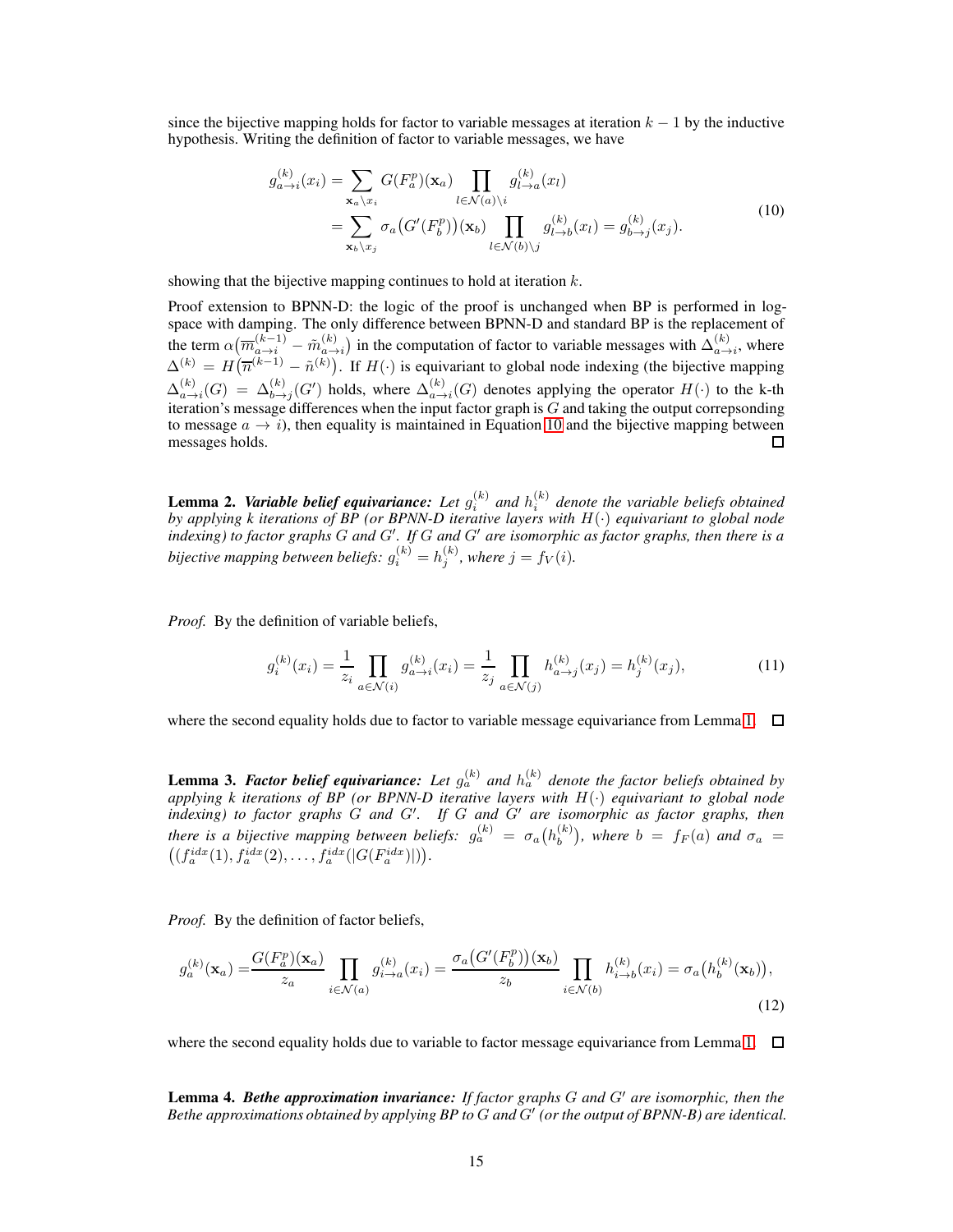*Proof.* By the definition of the Bethe approximation (or the negative Bethe free energy),

$$
-F_{Bethe}(G) = \sum_{a=1}^{M} \sum_{\mathbf{x}_a} g_a(\mathbf{x}_a) \ln G(F_a^p)(\mathbf{x}_a)
$$
  
\n
$$
- \sum_{a=1}^{M} \sum_{\mathbf{x}_a} g_a(\mathbf{x}_a) \ln g_a(\mathbf{x}_a) + \sum_{i=1}^{N} (d_i - 1) \sum_{x_i} g_i(x_i) \ln g_i(x_i)
$$
  
\n
$$
= \sum_{b=1}^{M} \sum_{\mathbf{x}_b} \sigma_{a'}(h_b)(\mathbf{x}_b) \ln \sigma_{a'}(G'(F_b^p))(\mathbf{x}_b)
$$
  
\n
$$
- \sum_{b=1}^{M} \sum_{\mathbf{x}_b} \sigma_{a'}(h_b)(\mathbf{x}_b) \ln \sigma_{a'}(h_b)(\mathbf{x}_b) + \sum_{j=1}^{N} (d_j - 1) \sum_{x_j} h_j(x_j) \ln h_j(x_j)
$$
  
\n
$$
= -F_{Bethe}(G')
$$
\n(13)

where  $a' = f_F^{-1}(b)$ , the second equality follows from the equivariance of variable and factor beliefs (Lemmas [2](#page-14-0) and [3\)](#page-14-1), and the final equality follows from the commutative property of addition.

Proof extension to BPNN-B: the proof holds for BPNN-B because every permutation (in  $S_{|\mathbf{x}_a|}$ ) of factor belief terms is input to  $MLP_{BF}$ .

# B Extended Background

We provide background on belief propagation and graph neural networks (GNN) to motivate and clarify belief propagation neural networks (BPNN).

#### B.1 BELIEF PROPAGATION

We describe a general version of belief propagation [\[52\]](#page-11-13) that operates on factor graphs.

**Factor Graphs.** A factor graph [\[32](#page-10-18), [52\]](#page-11-13) is a general representation of a distribution over n discrete random variables,  $\{X_1, X_2, \ldots, X_n\}$ . Let  $x_i$  denote a possible state of the  $i^{th}$  variable. We use the shorthand  $p(\mathbf{x}) = p(X_1 = x_1, \dots, X_n = x_1)$  for the joint probability mass function, where  $\mathbf{x} = \{x_1, x_2, \dots, x_n\}$  is a specific realization of all n variables. Without loss of generality,  $p(\mathbf{x})$  can be written as the product

<span id="page-15-0"></span>
$$
p(\mathbf{x}) = \frac{1}{Z} \prod_{a=1}^{M} f_a(\mathbf{x}_a).
$$
 (14)

The functions  $f_1, f_2, \ldots, f_m$  each take some subset of variables as arguments; function  $f_a$  takes  $x_a \,\subset \{x_1, x_2, \ldots, x_n\}.$  We require that all functions are non-negative and finite. This makes  $p(x)$ a well defined probability distribution after normalizing by the distribution's partition function

$$
Z = \sum_{\mathbf{x}} \left( \prod_{a=1}^{M} f_a(\mathbf{x}_a) \right). \tag{15}
$$

A factor graph is a bipartite graph that expresses the factorization of the distribution in equation [14.](#page-15-0) A factor graph's nodes represent the n variables and M functions present in equation [14.](#page-15-0) The nodes corresponding to functions are referred to as factor nodes. Edges exist between factor nodes and variables nodes if and only if the variable is an argument to the corresponding function.

<span id="page-15-1"></span>Message Updates. Belief propagation performs iterative message passing. The message  $m_{i\rightarrow a}^{(k)}(x_i)$  from variable node i to factor node a during iteration k is computed according to the rule

$$
m_{i \to a}^{(k)}(x_i) \coloneqq \prod_{c \in \mathcal{N}(i) \setminus a} m_{c \to i}^{(k-1)}(x_i). \tag{16}
$$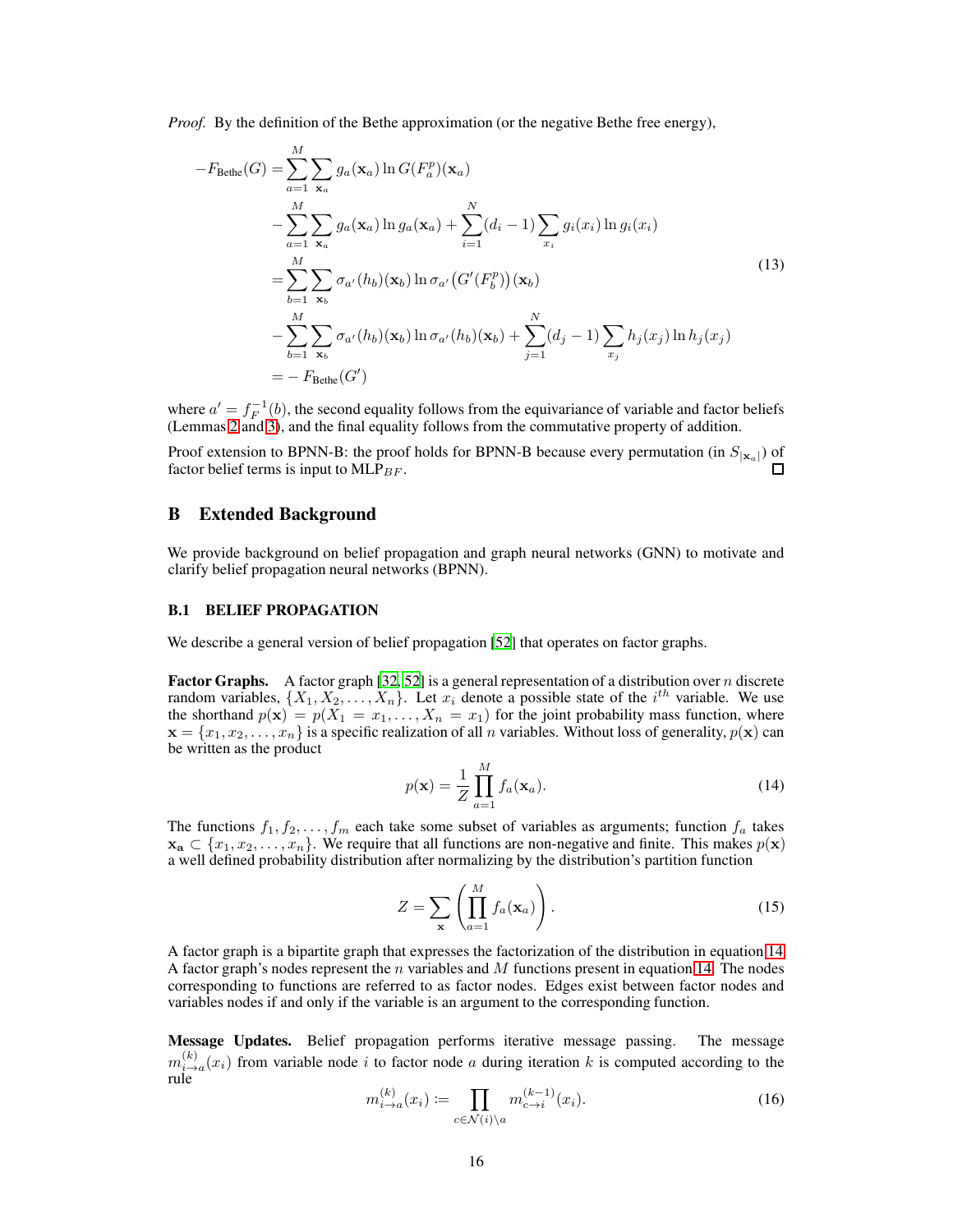The message  $m_{a\to i}^{(k)}(x_i)$  from factor node a to variable node i during iteration k is then computed according to the rule

<span id="page-16-1"></span>
$$
m_{a \to i}^{(k)}(x_i) \coloneqq \sum_{\mathbf{x}_a \backslash x_i} f_a(\mathbf{x}_a) \prod_{j \in \mathcal{N}(a) \backslash i} m_{j \to a}^{(k)}(x_j). \tag{17}
$$

The BP algorithm estimates approximate marginal probabilities for each variable, referred to as beliefs. We denote the belief at variable node  $i$ , after message passing iteration  $k$  is complete, as  $b_i^{(k)}(x_i)$  which is computed as

$$
b_i^{(k)}(x_i) = \frac{1}{z_i} \prod_{a \in \mathcal{N}(i)} m_{a \to i}^{(k)}(x_i)
$$
, with normalization  $z_i = \sum_{x_i} \prod_{a \in \mathcal{N}(i)} m_{a \to i}^{(k)}(x_i)$ . (18)

Similarly, BP computes joint beliefs over the sets of variables  $x_a$  associated with each factor  $f_a$ . We denote the belief over variables  $\mathbf{x}_a$ , after message passing iteration  $k$  is complete, as  $b_a^{(k)}(\mathbf{x}_a)$  which is computed as

$$
b_a^{(k)}(\mathbf{x}_a) = \frac{f_a(\mathbf{x}_a)}{z_a} \prod_{i \in \mathcal{N}(a)} m_{i \to a}^{(k)}(x_i)
$$
, with normalization  $z_a = \sum_{\mathbf{x}_a} f_a(\mathbf{x}_a) \prod_{i \in \mathcal{N}(a)} m_{i \to a}^{(k)}(x_i)$ . (19)

Partition Function Approximation. The belief propagation algorithm proceeds by iteratively updating variable to factor messages (Equation [16\)](#page-15-1) and factor to variable messages (Equation [17\)](#page-16-1) until they converge to fixed values, referred to as a fixed point of Equations [16](#page-15-1) and [17,](#page-16-1) or a predefined maximum number of iterations is reached. While BP is not guaranteed to converge in general, whenever a fixed point is found it defines a set of consistent beliefs, meaning that marginal beliefs at factor nodes agree with beliefs every variable node they are connected to. At this point the beliefs are used to compute a variational approximation of the factor graph's partition function. This approximation, originally developed in statistical physics, is known as the Bethe free energy  $F_{\text{Bethe}} \approx -\ln Z$  [\[10\]](#page-9-3). It is defined in terms of the Bethe average energy  $U_{\text{Bethe}}$  and the Bethe entropy  $H_{\text{Bethe}}$ .

**Definition 2.**  $U_{Bethe} \coloneqq -\sum_{a=1}^{M} \sum_{\mathbf{x}_a} b_a(\mathbf{x}_a) \ln f_a(\mathbf{x}_a)$  defines the Bethe average energy. **Definition 3.**  $H_{Bethe} \coloneqq -\sum_{a=1}^{M} \sum_{\mathbf{x}_a} b_a(\mathbf{x}_a) \ln b_a(\mathbf{x}_a) + \sum_{i=1}^{N} (d_i-1) \sum_{x_i} b_i(x_i) \ln b_i(x_i)$  defines *the Bethe entropy, where*  $d_i$  *is the degree of variable node i.* 

<span id="page-16-0"></span>**Definition 4.** *The Bethe free energy is defined as*  $F_{Bethe} = U_{Bethe} - H_{Bethe}$ .

## B.2 GNN Background

This section provides background on graph neural networks (GNNs), a form of neural network used to perform representation learning on graph structured data. GNNs perform iterative message passing operations between neighboring nodes in graphs, updating the learned, hidden representation of each node after every iteration. Xu et al. [\[51\]](#page-11-12) showed that graph neural networks are at most as powerful as the Weisfeiler-Lehman graph isomorphism test [\[49\]](#page-11-14), which is a strong test that generally works well for discriminating between graphs. Additionally, [\[51\]](#page-11-12) presented a GNN architecture called the Graph Isomorphism Network (GIN), which they showed has discriminative power equal to that of the Weisfeiler-Lehman test and thus strong representational power. We will use GIN as a baseline GNN for comparison in our experiments because it is provably as discriminative as any GNN that aggregates information from 1-hop neighbors.

We now describe in detail the GIN architecture that we use as a baseline. Our architecture performs regression on graphs, learning a function  $f_{\text{GIN}}$  :  $\mathcal{G} \to \mathbb{R}$  from graphs to a real number. Our input is a graph  $G = (V, E) \in \mathcal{G}$  with node feature vectors  $\mathbf{h}_v^{(0)}$  for  $v \in V$  and edge feature vectors  $\mathbf{e}_{u,v}$  for  $(u, v) \in E$ . Our output is the number  $f_{\text{GIN}}(G)$ , which should ideally be close to the ground truth value  $y_G$ . Let  $\mathbf{h}_v^{(k)}$  denote the representation vector corresponding to node v after the  $k^{th}$  message passing operation. We use a slightly modified GIN update to account for edge features as follows:

<span id="page-16-2"></span>
$$
\mathbf{h}_{v}^{(k)} = \text{MLP}_{1}^{(k)} \left( \mathbf{h}_{v}^{(k-1)} + \sum_{u \in \mathcal{N}(v)} \text{MLP}_{2}^{(k)} \left( \mathbf{h}_{u}^{(k-1)}, \mathbf{e}_{u,v} \right) \right).
$$
 (20)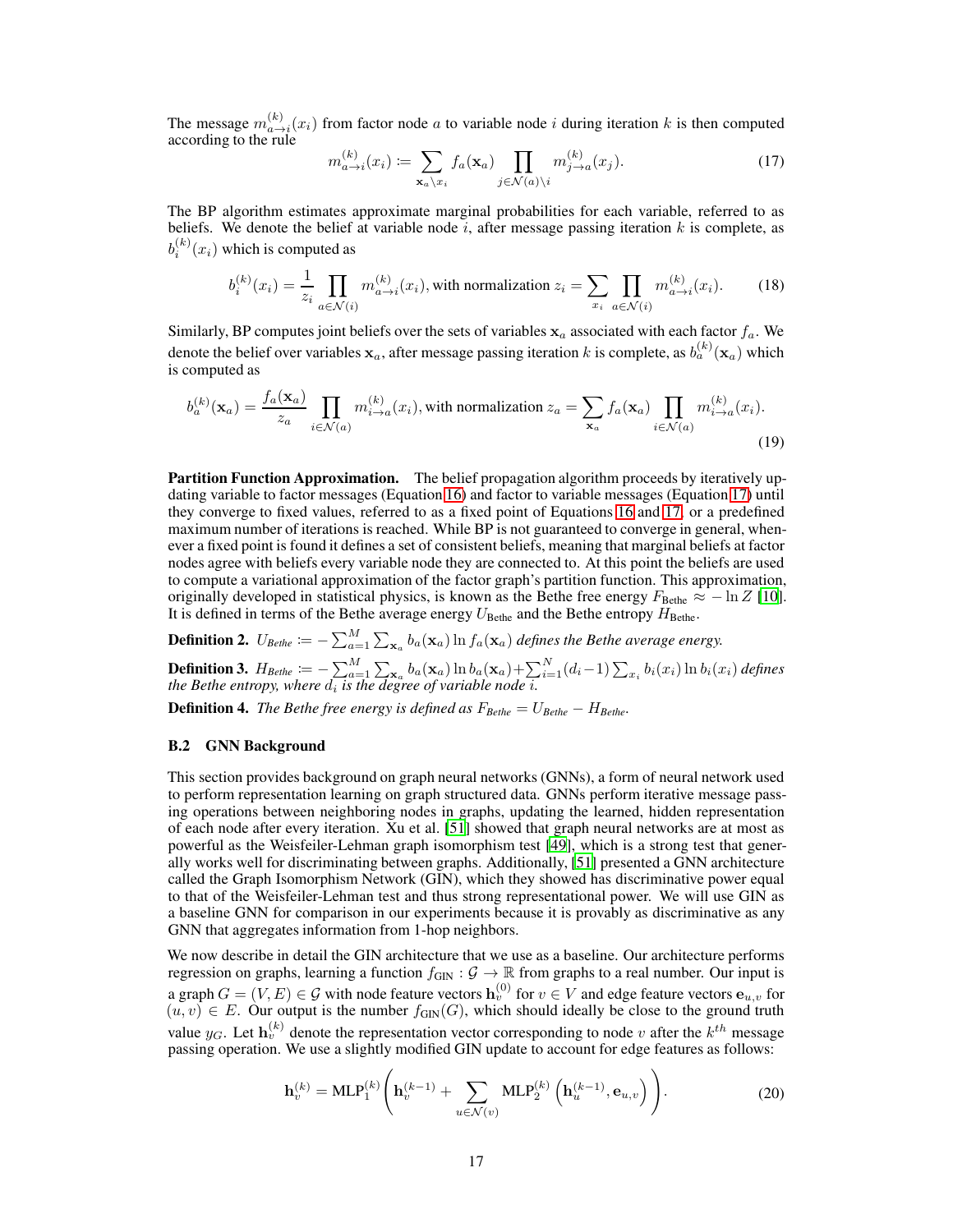A K-layer GIN network with width M is defined by K successive GIN updates as given by Equa-tion [20,](#page-16-2) where  $\mathbf{h}_v^{(k)} \in \mathbb{R}^M$  is an M-dimensional feature vector for  $k \in \{1, 2, ..., K\}$ . All MLPs within GIN updates (except  $MLP_2^{(0)}$ ) are multilayer perceptrons with a single hidden layer whose input, hidden, and output layers all have dimensionality M. MLP $_2^{(0)}$  is different in that its input dimensionality is given by the dimensionality of the original node feature representations. The final output of our GIN network is given by

$$
f_{\text{GIN}}(G) = \text{MLP}^{(K+1)}\left(\text{CONCAT}\sum_{k=1}^{K} \mathbf{h}_v^k\right),\tag{21}
$$

where we concatenate summed node feature vectors from all layers and  $MLP^{(K+1)}$  is a multilayer perceptron with a single hidden layer. Its input and hidden layers have dimensionality  $M \cdot K$  and its output layer has dimensionality 1.

# <span id="page-17-0"></span>C BPNN Iterative Layer Additional Variants

When the convergence properties of BPNN-D are not needed (e.g., if BP is not a lower bound to the partition function of a particular problem), we have the flexibility to create BPNN iterative layers that directly operate on a combination of messages and beliefs by modifying  $\tilde{m}^{(k)}_{i\to a}$  and  $\tilde{m}^{(k)}_{a\to i}$  from Equations [3](#page-1-1) and [4.](#page-2-1) We can introduce a variant that parameterizes both factor to variable messages and factor beliefs and computes factor to variable messages as:

$$
\tilde{m}_{a \to i}^{(k)} = -z_{a \to i} + \text{LSE}_{\mathbf{x}_a \setminus x_i} \left( \phi_a(\mathbf{x}_a) + \text{LNE}_2 \left[ \sum_{j \in \mathcal{N}(a) \setminus i} \text{LNE}_1 \left( \overline{m}_{j \to a}^{(k)} \right) \right] \right)
$$
(22)

where we use the shorthand

$$
LNE_i(\mathbf{h}) = \ln\left(\text{MLP}_{\theta_i}\left(\exp(\mathbf{h})\right)\right),\tag{23}
$$

and MLP $_{\theta_i}$  is a multilayer perceptron parameterized by  $\theta_i$ . We exponentiate before applying the multilayer perceptron because we empirically find that this improves training as opposed to having MLPs operate directly in log space.

We can also introduce additional variants that operate only on messages and parameterize both variable to factor and factor to variable messages:

$$
\tilde{m}_{i \to a}^{(k)} = -z_{i \to a} + \sum_{c \in \mathcal{N}(i) \backslash a} LNE_3(\overline{m}_{c \to i}^{(k-1)}).
$$
\n(24)

$$
\tilde{m}_{a \to i}^{(k)} = -z_{a \to i} + \text{LSE}_{\mathbf{x}_a \setminus x_i} \bigg( \phi_a(\mathbf{x}_a) + \sum_{j \in \mathcal{N}(a) \setminus i} LNE_4(\overline{m}_{j \to a}^{(k)}) \bigg), \tag{25}
$$

BPNN iterative layers allow for great flexibility and different combinations of these MLPs can be applied in a specific layer depending on the task at hand. These MLPs can even be combined with the damping MLPs found in BPNN-D layers in lieu of the fixed scalar damping coefficient  $\alpha$  found in Equations [3](#page-1-1) and [4.](#page-2-1)

BPNN Initialization Note that any BPNN architecture built from iterative layers with or without a BPNN-B layer can be initialized to perform BP run for a fixed number of iterations by initializing MLPs functions  $f(x) = x$ . E.g. weight matrices are set to the identity, bias terms to zero, and any nonlinearities are chosen so as to avoid affecting the input at initialization.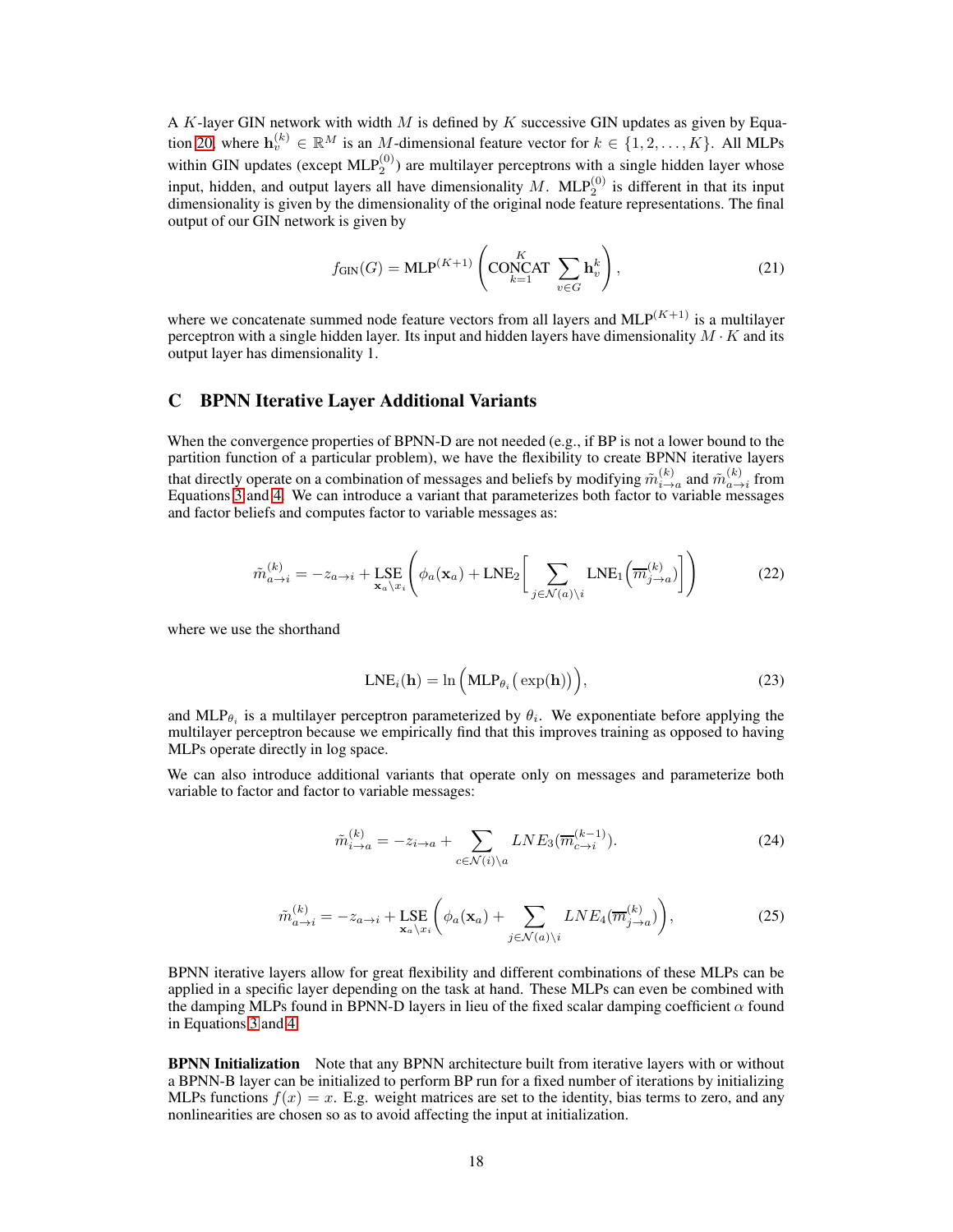### D Ising Model Experiments

**Data Generation.** An  $N \times N$  Ising model is defined over binary variables  $x_i \in \{-1, 1\}$  for  $i =$  $1, 2, \ldots, N^2$ , where each variable represents a spin. Each spin has a local field parameter  $J_i$  which corresponds to its local potential function  $J_i(x_i) = J_i x_i$ . Each spin variable has 4 neighbors, unless it occupies a grid edge. Neighboring spins interact with coupling potentials  $J_{i,j}(x_i, x_j) = J_{i,j}x_ix_j$ . The probability of a complete variable configuration  $\mathbf{x} = \{x_1, \ldots, x_{N^2}\}\)$  is defined to be

$$
p(\mathbf{x}) = \frac{1}{Z} \exp\left(\sum_{i \in V} J_i x_i + \sum_{(i,j) \in E} J_{i,j} x_i x_j\right),\tag{26}
$$

where the normalization constant  $Z$ , or partition function, is defined to be

$$
Z = \sum_{\mathbf{x}} \exp\left(\sum_{i \in V} J_i x_i + \sum_{(i,j) \in E} J_{i,j} x_i x_j\right). \tag{27}
$$

We performed experiments using datasets of randomly generated Ising models. Each dataset was created by first choosing N,  $c_{\text{max}}$ , and  $f_{\text{max}}$ . We sampled  $N \times N$  Ising models according to the following process

$$
c \sim \text{Unif}[0, c_{\text{max}}),
$$
  
\n
$$
f \sim \text{Unif}[0, f_{\text{max}}),
$$
  
\n
$$
(J_i)_{i \in V} \sim \text{Unif}[-f, f),
$$
  
\n
$$
(J_{i,j})_{(i,j) \in E} \sim \text{Unif}[0, c).
$$

Baselines. We trained a 10 layer GNN (GIN architecture) with width 4 on the same dataset of attractive Ising models that we used for our BPNN. We set edge features to the coupling potentials; that is,  $e_{u,v} = J_{u,v}$ . We set the initial node representations to the local field potentials of each node,  $\mathbf{h}_v^{(0)} = J_v$ . We used the same training loss and optimizer as for our BPNN. We used an initial learning rate of 0.001 and trained for 5k epochs, decaying the learning rate by .5 every 2k epochs.

We consider two additional baselines: Bethe approximation from running standard loopy belief propagation and mean field approximation. We used the libDAI [\[35\]](#page-10-8) implementation for both. We test loopy belief propagation with and without damping and with both parallel and sequential message update strategies. We show results for two settings whose estimates of the partition function differ most drastically: (1) run for a maximum of 10 iterations with parallel updates and damping set to .5, and (2) run for a maximum of 1000 iterations with sequential updates using a random sequence and no damping.

Improved Lower Bounds and Faster Convergence. We trained a BPNN-D to estimate the partition function on a training set of 50 random Ising models. We randomly sampled the number of iterations of BPNN-D to apply during training between 5 and 30. When BPNN-D is then run to convergence on a validation set of random Ising models, we find that (1) it finds fixed points that provide tighter lower bounds on the partition function as explained in the main text and (2) it converges faster than BP as shown in Figure [3.](#page-19-0)

Out of Distribution Generalization. We tested BPNN's ability to generalize to larger factor graphs and to shifts in the test distribution. Again we used a training set of 50 Ising models. We sampled test data from distributions with  $c_{max}$  and  $f_{max}$  increased by factors of 2 and 10 from their training values, with N set to 14 (for 196 variables instead of the 100 seen during training). For this experiment we used a BPNN architecture with 10 iterative layers whose weights were not tied and with MLPs that operate on factor messages. For the out of distribution experiments, we did not use a final BPNN-B layer, we set the residual parameters to  $\alpha_0 = \alpha_1 = \alpha_2 = .5$ , and trained on 50 attractive Ising models generated with  $N = 10$ ,  $f_{\text{max}} = .1$ , and  $c_{\text{max}} = 5$ . We used mean squared error as our training loss. We used the Adam optimizer [\[29](#page-10-19)] with an initial learning rate of .0005 and trained for 100 epochs, with a decay of .5 after 50 epochs. Batching was over the entire training set (of size 50) with one optimization step per epoch.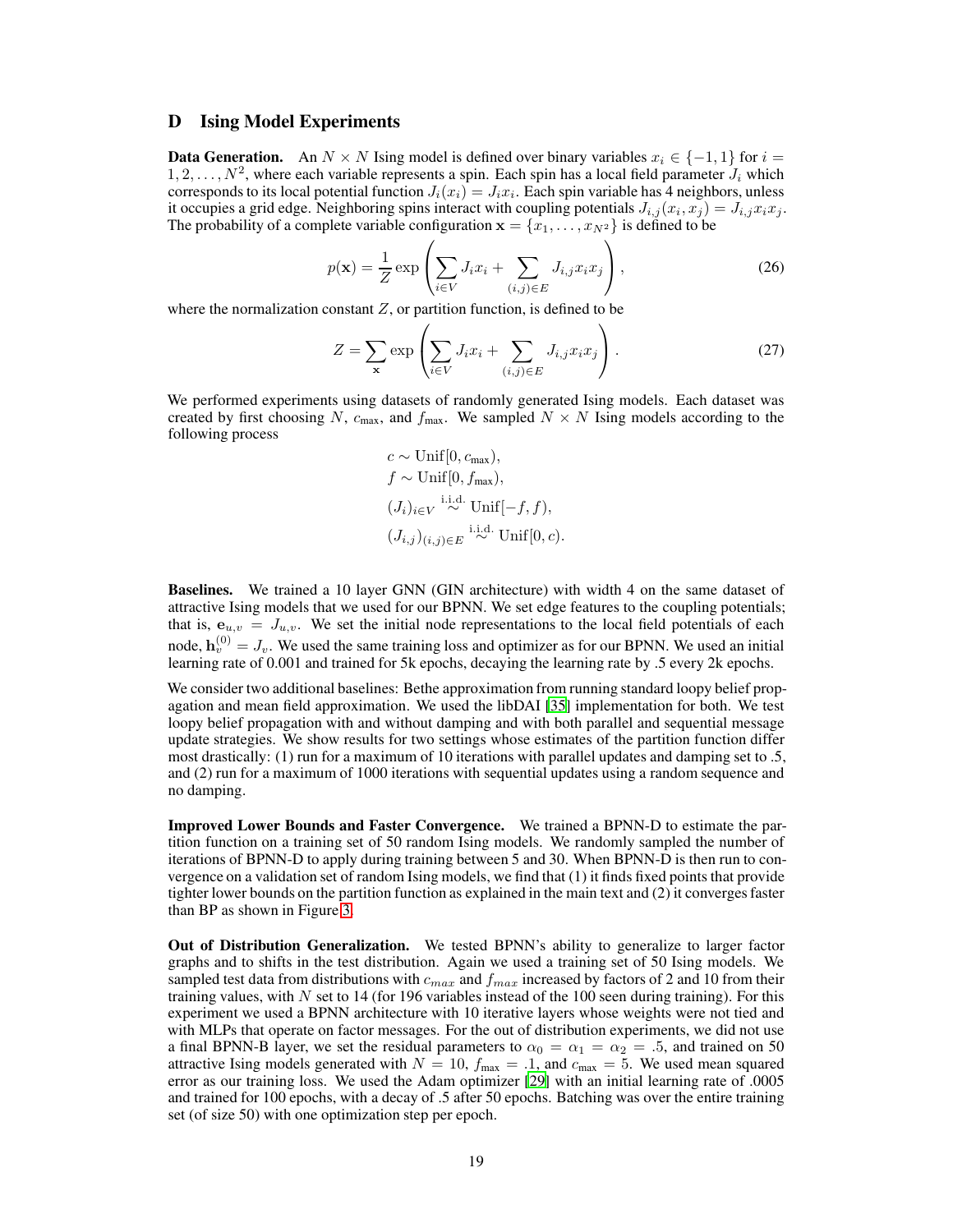<span id="page-19-0"></span>

Figure 3: The maximum difference in factor to variable message values between iterations is plotted against the message passing iteration for BPNN-D and BPNN run on 50 validation Ising models. BPNN-D converges to a maximum difference of  $10^{-5}$  faster than BP, with a median speedup of 1.7x.

# E SAT Experiments

Additional Dataset Details We evaluated the performance of our BPNN using the suite of benchmarks from Soos and Meel [\[44](#page-11-6)]. Some of these benchmarks come with a sampling set. The sampling set redefines the model counting problem, asking how many configurations of variables in the sampling set correspond to at least one complete variable configuration that satisfies the formula. (A formula with n variables may have at most  $2^n$  satisfying solutions, but a sampling set over i variables will restrict the number of solutions to at most  $2<sup>i</sup>$ ). We stripped all problems of sampling sets since they are outside the scope of this work. We also stripped all problems of minimal independent support variables sets and recomputed these when possible (we will discuss further later in this sec-tion). We ran the exact model counter DSharp<sup>8</sup> [\[37\]](#page-10-13) on all benchmarks with a timeout of 5k seconds to obtain ground truth model counts for 928 of the 1,896 benchmarks. Only 50 of these problems had more than 5 variables in the largest factor, so we discarded these problems and set the BPNN architecture to run on factors over 5 variables. We categorized the remaining 878 by their arcane names into groupings. With some sleuthing we determined that categories 'or\_50', 'or\_60', 'or\_70', and 'or\_100' contain network DQMR problems with 150, 121, 111, and 138 benchmarks per category respectively. Categories '75' and '90' contain network grid problems with 20 and 107 benchmarks per category respectively. Category 'blasted' conains bit-blasted versions of SMTLIB ( satisfiability modulo theories library) benchmarks [\[12](#page-9-11)] and has 147 benchmarks. Category 's' contains representations of circuits with a subset of outputs randomly xor-ed and has 68 benchmarks. We discarded 4 categories that contained fewer than 10 benchmarks. For each category that contained more than 10 benchmarks, we split 70% into the training set and left the remaining benchmarks in the test set. We then performed two splits of the training set for training and validation; for each category we (1) trained on a random sampling of 70% of the training problems and performed validation on the remaining 30% and (2) trained on 70% of the training problems that DSharp solved fastest and performed validation on the remaining 30% that took longest for DSharp to solve. These hard validation sets are significantly more challenging for Dsharp. The median runtime in each category's hard validation set is 4 to 15 times longer than the longest runtime in each corresponding easy training set.

Minimal Independent Support As a pre-processing step for ApproxMC3 and F2, we attempted to find a set of variables that define a *minimal independent support* (MIS) [\[25\]](#page-10-20) for each benchmark using the authors' code<sup>9</sup> with a timeout of 1k seconds. A set of variables that define a MIS for a boolean formula fully determine the values of the remaining variables. Randomized hashing algo-

 $^8$ <https://github.com/QuMuLab/dsharp>

 $^{9}$ <https://github.com/meelgroup/mis>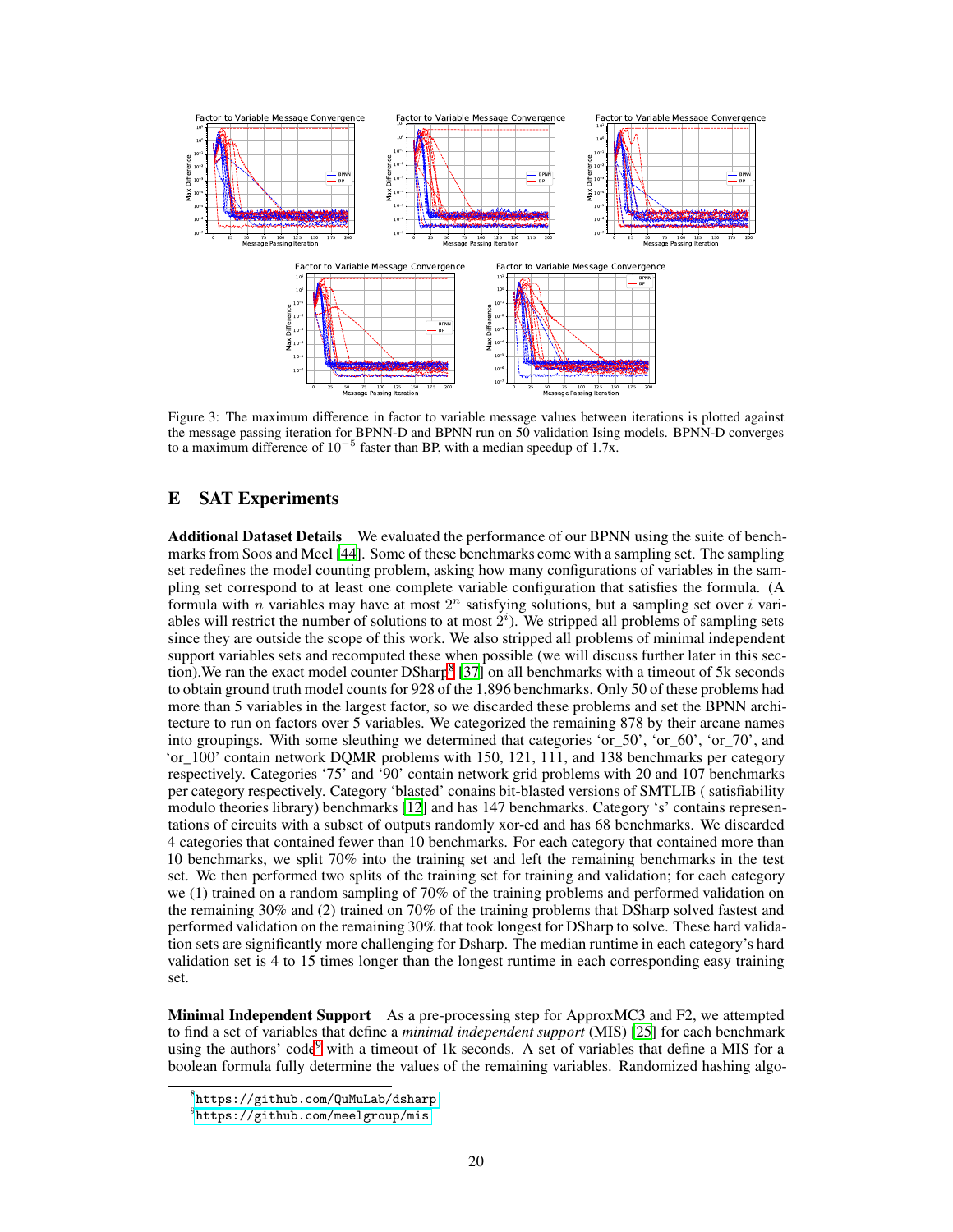<span id="page-20-0"></span>

| <b>RMSE Ablation Study by SAT Category</b> |              |             |                |                |
|--------------------------------------------|--------------|-------------|----------------|----------------|
| <b>Benchmark</b>                           | Train / Val  | Train / Val | Train / Val    | Train / Val    |
| Category                                   | Split        | <b>BPNN</b> | <b>BPNN-NI</b> | <b>BPNN-DC</b> |
| $\text{or}\,50'$                           | Random Split | .32 / .30   | 0.18/0.37      | 0.95/2.21      |
|                                            | Easy / Hard  | .31/1.10    | 0.17/0.70      | 0.72/4.81      |
| $'or_60'$                                  | Random Split | .32 / .39   | 0.20/0.43      | 0.70/2.36      |
|                                            | Easy / Hard  | .31/1.7     | 0.21/1.22      | 0.57/3.69      |
| $'or_70'$                                  | Random Split | .28 / .53   | 0.19/0.45      | 0.79/1.85      |
|                                            | Easy / Hard  | .35 / .50   | 0.19/0.58      | 0.73/2.75      |
| $'or_100'$                                 | Random Split | .48 / .51   | 0.31/0.59      | 1.05/2.37      |
|                                            | Easy / Hard  | .48 / .58   | 0.27/0.60      | 0.89 / 288.91  |
| 'blasted'                                  | Random Split | 4.39/4.24   | 4.22/10.39     | 3.01 / 6.59    |
|                                            | Easy / Hard  | 2.19/10.10  | 1.51/8.28      | 1.57/948.95    |
| '75'                                       | Random Split | 1.69/1.39   | 1.31/1.34      | 0.66/0.36      |
|                                            | Easy / Hard  | 1.51/2.81   | 0.98/2.96      | 0.65/2.00      |
| 90'                                        | Random Split | 2.46/2.18   | 1.59/2.21      | 0.94/1.59      |
|                                            | Easy / Hard  | 2.17/2.86   | 1.76/3.27      | 0.81 / 1.23    |
| All Categories                             | Random Split | 3.92/5.31   | 6.77/9.57      | 4.28/27.03     |

Table 2: RMSE of BPNN for each training/validation set, along with ablation results. BPNN corresponds to a model with 5 BPNN-D layers followed by a Bethe layer that is invariant to the factor graph representation. BPNN-NI corresponds to removing invariance from the Bethe layer. BPNN-DC corresponds to performing 'double counting' as is standard for GNN, rather than subtracting previously sent messages as is standard for BP. 'Random Split' rows show that BPNNs are capable of learning a distribution from a tiny dataset of only 10s of training problems. 'Easy / Hard' rows additionally show that BPNNs are able to generalize from simple training problems to significantly more complex validation problems.

rithms can run significantly faster when given a set of variables that define a MIS. When we could find a set of variables that define a MIS, we recorded the time that each randomized hashing algorithm required without the MIS and the sum of the time to find the MIS and perform randomized hashing with the MIS. We report the minimum of these two times.

**Baseline Approximate Model Counters.** For comparison, we ran the state of the art approximate model counter ApproxMC3<sup>10</sup> [\[12,](#page-9-11) [44\]](#page-11-6) on all benchmarks. ApproxMC3 is a randomized hashing algorithm that returns an estimate of the model count that is guaranteed to be within a multiplicative factor of the exact model count with high probability. Improving the guarantee, either by tightening the multiplicative factor or increasing the confidence, will increase the algorithm's runtime. We ran ApproxMC3 with the default parameters; confidence set to 0.81 and epsilon set to 16.

We also compare with the state of the art randomized hashing algorithm  $F2<sup>11</sup>$  from [\[4](#page-9-12), [5\]](#page-9-10), run with CryptoMiniSat5<sup>12</sup> [\[45](#page-11-15), [44\]](#page-11-6). This algorithm gives up the probabilistic guarantee that the returned estimate will be within a multiplicative factor of the true model count in return for significantly increased computational efficiency. We computed only a lower bound and ran F2 with variables appearing in only 3 clauses. This significantly speeds up the reported results [\[4,](#page-9-12) p.14], at some additional cost to accuracy. For example, on the problem 'blasted\_case37' [\[4,](#page-9-12) p.14] report an estimate of  $\log_2(\text{\#models}) \approx 151.02$  and a runtime of 4149.9 seconds. Running F2 with variables appearing in only 3 clauses, we computed the lower bound on  $\log_2(\text{\#models})$  of 148 in 2 seconds.

We also attempted to train a GNN, using the architecture from [\[43](#page-11-7)] to perform regression instead of classification. We used the author's code, making slight modifications to perform regression. However, we were not successful in achieving non-trivial learning.

<sup>10</sup><https://github.com/meelgroup/ApproxMC>

<sup>11</sup><https://github.com/ptheod/F2>

<sup>12</sup><https://github.com/msoos/cryptominisat>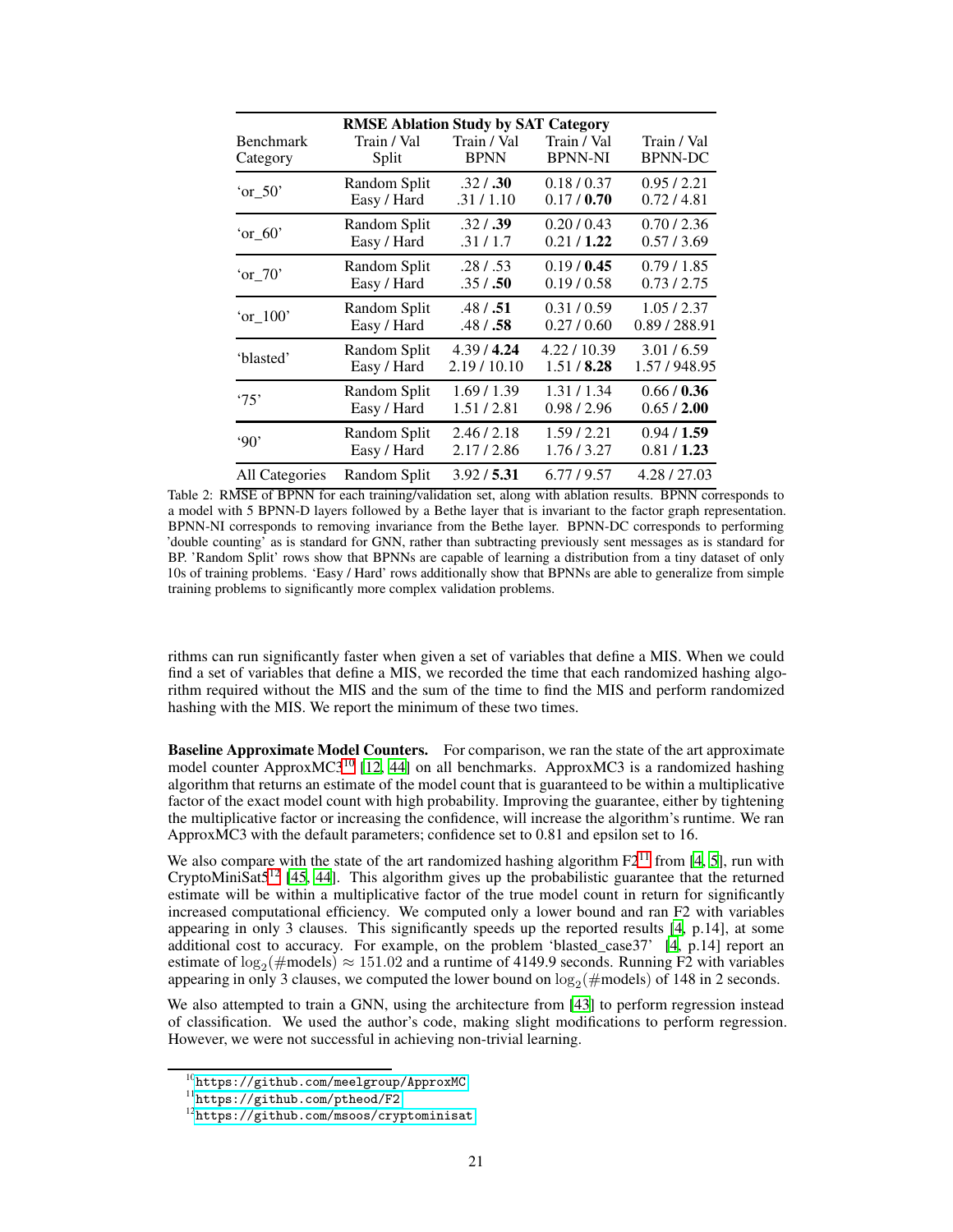<span id="page-21-1"></span>

| <b>Baselines RMSE by SAT Category</b><br>RMSE (% Completed) |              |              |  |
|-------------------------------------------------------------|--------------|--------------|--|
| Category                                                    | ApproxMC3    | F2           |  |
| 'or $50'$                                                   | 0.07(89%)    | $2.4(100\%)$ |  |
| 'or $60'$                                                   | 0.07(87%)    | $2.3(100\%)$ |  |
| 'or $70'$                                                   | 0.06(78%)    | $2.4(100\%)$ |  |
| 'or 100'                                                    | 0.06(73%)    | $2.4(100\%)$ |  |
| 'blasted'                                                   | $0.04(80\%)$ | 2.4(84%)     |  |
| '75'                                                        | 0.04(92%)    | $2.0(100\%)$ |  |
| 90'                                                         | 0.03(16%)    | 12.4 (68%)   |  |

Table 3: Root mean squared error (RMSE) of estimates of the natural logarithm of the number of satisfying solutions is shown. The fraction of benchmarks within each category that each approximate counter was able to complete within the time limit of 5k seconds is shown in parentheses.

BPNN Training Protocol. We trained our BPNN to predict the natural logarithm of the number of satisfying solutions to an input boolean formula. We consider the general case of an input formula over n boolean variables,  $\{X_1, X_2, \ldots, X_n\}$ , in conjunctive normal form (CNF). Formulas in CNF are a conjunction of clauses, where each clause is a disjunction of literals. A literal is either a variable or its negation. We converted boolean formulas into factor graphs where each clause corresponds to a factor. Factors take the value of 1 for variable configurations that satisfy the clause and 0 for variable configurations that do not satisfy the clause. The partition function of this factor graph is equal to the number of satisfying solutions. We trained a BPNN architecture composed of 5 BPNN-D layers followed by a BPNN-B layer. We used the Adam optimizer [\[29\]](#page-10-19) with learning rate decay.

Ablation Study. The columns labeled BPNN-NI and BPNN-DC in table [2](#page-20-0) correspond to ablated versions of our BPNN model. We trained a BPNN with a BPNN-B layer that was not permutation invariant to local variable indexing, by removing the sum over permutations in  $S_{|\mathbf{x}_a|}$  from Equation [7](#page-3-5) and only passing in the original beliefs. We refer to this non-invariant version as BPNN-NI. We then forced BPNN-NI to 'double count' messages by changing the sums in Equations [5](#page-2-2) and [6](#page-2-3) to be over  $j \in \mathcal{N}(a)$ . We this non-invariant version that performs double counting as BPNN-DC. We observe validation improvement in BPNN over these ablated versions when generalization is particularly challenging, e.g. on 'blasted' problems individually and on all categories.

Additional Baseline Approximate Model Counter Information Table [3](#page-21-1) shows the root mean squared error (RMSE) of estimates from the approximate model counters ApproxMC3 and F2 across all training benchmarks in each category. Error was computed as the difference between the natural logarithm of the number of satisfying solutions and the estimate. The fraction of benchmarks that each approximate counter was able to complete within the time limit of 5k seconds is also shown. For each benchmark category we show runtime percentiles for ApproxMC3, F2, and the exact model counter DSharp in Table [4.](#page-22-0) The DSharp runtime column shows the runtime dividing our easy training sets and hard validation sets for each benchmark category. It also shows the median run time of each hard validation set (85th percentile). The median runtime in each category's hard validation set is 4 to 15 times longer than the longest runtime in each corresponding easy training set. We observe that F2 is generally tens or hundreds of times faster than ApproxMC3. On these benchmarks DSharp is generally faster than F2, however there exist problems that can be solved much faster by randomized hashing (ApproxMC3 or F2) than by DSharp [\[5](#page-9-10), [44](#page-11-6)].

## <span id="page-21-0"></span>F Stochastic Block Model Experiments

**Stochastic Block Model Definition** A C class Stochastic Block Model (SBM) is a randomly generated graph with N vertices, class assignment probabilities  $p_i$ ;  $i \in 1, ..., C$ , where  $\sum_{i=1}^{C} p_i =$ 1, and edge probabilities  $e_{ij}$ ;  $i, j \in 1, \ldots, C$ . Then, to generate the graph, we sample a class for each node,  $c_m$ ;  $m \in 1, ..., N$  in accordance with the class assignment probabilities. Then, we sample the edge set E in the following manner: we take every pair of nodes  $x_m, x_n; m, n \in 1, \ldots, N$  and with probability  $e_{c_m,c_n}$  assign an edge between those nodes.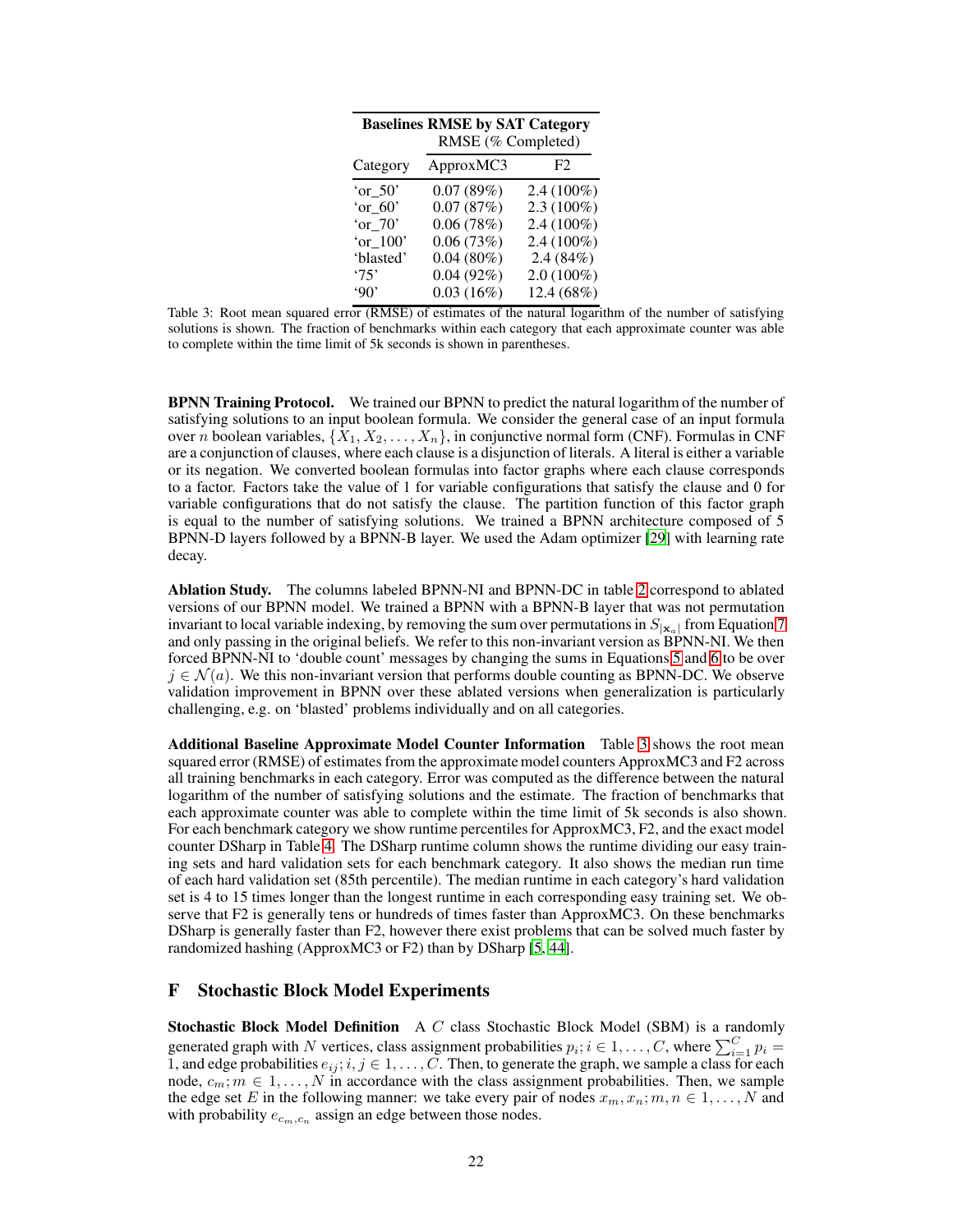<span id="page-22-0"></span>

|                        | <b>Runtimes By Percentile</b>                         |                                    |                                         |  |  |
|------------------------|-------------------------------------------------------|------------------------------------|-----------------------------------------|--|--|
| Category               | DSharp (0/70/85/100)                                  | ApproxMC3 (0/70/100)               | F <sub>2</sub> (0/70/100)               |  |  |
| 'or $50'$              | 0.0/0.8/12.4/48.1                                     | 0.1/336.6/5k                       | 0.2/4.0/89.9                            |  |  |
| 'or $60'$<br>'or $70'$ | 0.0 / 0.3 / 2.1 / 79.1<br>0.0/0.7/3.6/46.6            | 0.1/276.6/5k<br>0.1/748.3/5k       | 0.2 / 5.0 / 353.2<br>0.2 / 11.9 / 491.3 |  |  |
| 'or $100$ '            | 0.0/0.3/4.8/54.2                                      | 0.1/1918.8/5k                      | 0.2/33.0/3021.1                         |  |  |
| 'blasted'<br>'75'      | 0.0 / 1.7 / 29.3 / 1390.8<br>0.0 / 6.0 / 29.0 / 160.3 | 0.0/952.6/5k<br>279.6 / 805.1 / 5k | 0.01742.315k<br>1.1/2.3/9.0             |  |  |
| 90'                    | 0.0/1.8/16.7/479.9                                    | 326.3 / 5k / 5k                    | 1.1/5k/5k                               |  |  |

Table 4: Runtime percentiles (in seconds) are shown for DSharp, ApproxMC3, and F2. Percentiles are computed separately for each category's training dataset. In comparison, BPNN sequential runtime is nearly a constant and BPNN parallel runtime is limited by GPU memory.

**SBM Factor Graph Construction** For a given SBM with  $N$  nodes,  $C$  classes, class assignment probabilities  $p_i; i \in 1, \ldots, C$ , sampled class assignments  $c_m; m \in 1, \ldots, N$ , edge probabilities  $e_{ij}$ ;  $i, j \in 1, ..., C$ , and sampled edge set E, we have the following unary factor potentials  $f_i(x_m)$ ;  $i \in$  $1, \ldots, C$  for every node  $x_m$ ;  $m \in 1, \ldots, N$ :

 $f_i(x_m) = p_i$ 

We can construct binary factor potentials  $f_{ij}(x_m, x_n); i, j \in [1, ..., C]$  between nodes  $x_m, x_n$ ;  $(m, n) \in E$  as:

 $f_{ij}(x_m, x_n) = e_{c_m, c_n}$ 

and between nodes  $x_m, x_n$ ;  $(m, n) \notin E$  as:

 $f_{ij}(x_m, x_n) = 1 - e_{c_m, c_n}$ 

Note that when we fix a variable to a specific value, we simply set all factor potentials involving that variable that do not agree with that value to zero.

Marginal Calculation from Log Partitions Training a model to estimate partition functions with fixed variables is advantageous as we train the model to perform tasks that can directly be used to compute marginals, which are the probabilities that a node belongs to a specific class. This can be used to perform community detection or to quantify uncertainty and rare events in community membership. To see how we compute marginals with our experimental setup, take a two class SBM, select a node  $x_m$ , fix its value to class 0 to obtain log partition function  $\ln(Z_1)$  and then fix its value to class 1 to obtain log partition  $ln(Z_2)$ . Then, the log marginals  $ln(x_m^0)$  and  $ln(x_m^1)$  are simply:

$$
\ln(x_m^0) = \ln(Z_1) - \ln(Z_1 + Z_2)
$$

and

 $\ln(x_m^1) = \ln(Z_2) - \ln(Z_1 + Z_2)$ 

where

 $ln(Z_1 + Z_2)$ 

can be computed in a numerically stable fashion from  $\ln(Z_1)$  and  $\ln(Z_2)$  using the logsumexp trick.

Model and Training Details For baselines, we ran Belief Propagation to convergence with parallel updates and damping coefficient .5 as well as a Graph Isomorphism Network (GIN) with 30 layers and width 8. GIN is maximally discriminative among GNNs that consider 1-hop neighbors, which is computationally comparable to BPNN. In our evaluations, GIN performs comparably to more computationally expensive two hop GNNs on the related problem of SBM community detection [\[14](#page-9-6)]. We trained our GIN GNN architecture on the 5 class graph coloring community detection setting described in [\[14\]](#page-9-6) and compared it to the performance of the two hop GNNs described there. Our GNN had 20 layers with a width of 8 and achieved a permutation invariant validation overlap score of .166 when trained for the same number of iterations, nearly identical to the two hop GNN performance reported in [\[14](#page-9-6)]. Since one hop GNNs train significantly faster than two hop, we man-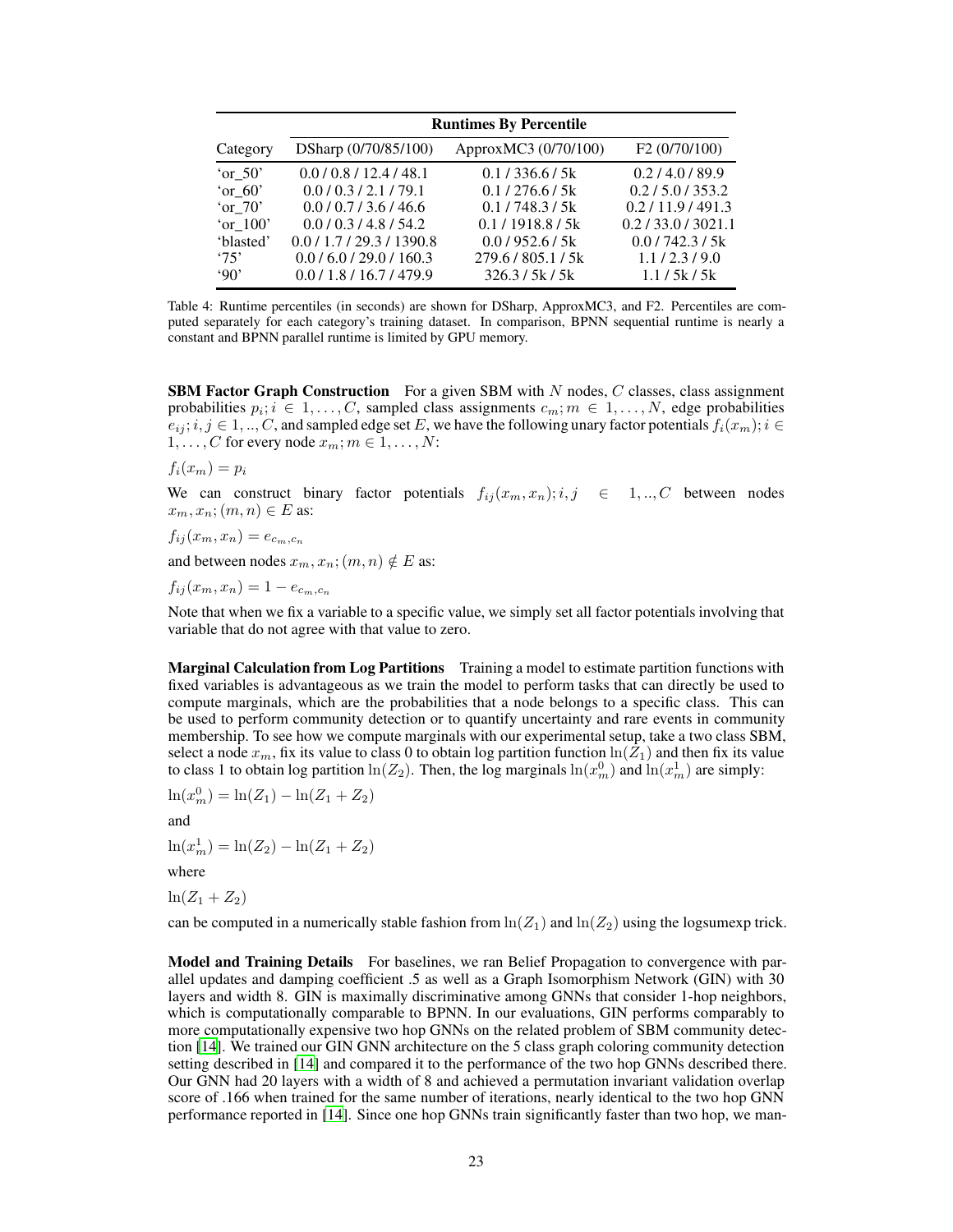<span id="page-23-0"></span>

| <b>Out of Distribution SBM RMSE</b> |                 |                  |                |                 |                  |
|-------------------------------------|-----------------|------------------|----------------|-----------------|------------------|
| Nodes                               | Data Edge Probs | Data Class Probs | <b>BP RMSE</b> | <b>GNN RMSE</b> | <b>BPNN RMSE</b> |
| 15                                  | .93, .067       | (6, .4)          | 12.27          | 9.21            | 4.61             |
| 15                                  | .93, .067       | (0.8, 0.2)       | 11.22          | 12.19           | 5.68             |
| 15                                  | .967, .033)     | (0.6, .4)        | 16.77          | 12.62           | 4.92             |
| 15                                  | (9, .1)         | (0.8, 0.2)       | 8.99           | 16.83           | 6.53             |
| 15                                  | (0.967, .13)    | .75, .25)        | 9.54           | 12.77           | 6.64             |
| 15                                  | 0.867, 0.033    | .75, .25)        | 11.55          | 9.17            | 4.14             |
| 16                                  | .9375, .0625)   | .75, .25         | 13.88          | 15.07           | 7.08             |
| 17                                  | .94, .06        | .75, .25         | 15.92          | 17.89           | 8.43             |
| 18                                  | .94, .06        | .75, .25)        | 15.81          | 20.90           | 10.50            |
| 19                                  | .95, .05)       | .75, .25)        | 18.6           | 22.77           | 10.61            |
| 20                                  | .95, .05)       | .75, .25)        | 19.37          | 28.31           | 15.23            |

Table 5: RMSE of  $\ln(Z)$  of BPNN against BP and GNN for SBM's generated from different distributions and larger graphs than the training or validation set. We see that BPNN outperforms both methods here across different edge probabilities, class probabilities, and on larger graphs. Furthermore, it generalizes better than GNN in all these settings.

aged to obtain overlap scores as high as .185 when training for longer. In any case, our one hop GNN performs comparably with two hop GNN architectures on the related task of SBM community detection and thus, in addition to its convenience, makes for a strong baseline method. For all models, we trained for 300 epochs on 1 GPU with an Adam Optimizer (learning rate of 2e-4, batch size of 8) minimizing Mean Squared Error between the estimated log partition and true log partition.

Out of Distribution Generalization We test the capacity of our BPNN (with no double counting and an invariant BPNN-B layer) to generalize to out of distribution graphs compared to the GNN model, while comparing both against the BP benchmark. Since the factor graphs are fully connected, slight changes to the initial parameters can produce rather large differences in the graphs and their log partition function. In addition to perturbing the initial class probabilities and edge probabilities, we also test the ability of BPNN to generalize to larger graphs, which is a desirable property as the Junction Tree algorithm for exact inference becomes exponentially more expensive as the size of the graph grows due to the fully connected nature of SBM factor graphs. For each scenario, we generate five separate graphs and generate test examples as mentioned previously. We present our results in Table [5.](#page-23-0) We observe that BPNN performs the best of all three methods when class and edge probabilities are changed and generalizes better than GNN in these settings as well. Furthermore, when the size of graphs are increased, BPNN can outperform BP and GNN on graphs with as many as 20 nodes (a setting with over 80% more edges than training) and generalizes significantly better than GNN.

Since our SBM factor graphs are fully connected, adding n times more nodes leads to a  $O(n^2)$ increase in edges which may make it tougher for the model to generalize to larger and larger graphs. Using an auxiliary field approximation for SBM message passing, as described in [\[15\]](#page-10-21) can help generalization to larger graphs, as in this case the increase in edges will increase linearly with graph size, and this is something to investigate further.

Marginal Estimation We also compared BPNN to BP for marginal estimation, using the estimated log partition functions with single nodes set to a fixed value to calculate marginals for those nodes, as described above. Under the graph parameters used in these experiments, the marginals are usually extremely close to 1 and 0, but in such dense graphs, changes to the magnitude of these marginals can have large effects on the log partition function calculation. In some cases, BP computes the correct marginals under these conditions, but in some cases, it is off by 20-30 orders of magnitude on the smaller marginal. Such errors do not affect community recovery, however, when we care about very rare outcomes, they can have a big effect on quantifying uncertainty in community membership. On 15 node graphs, BPNN, by learning more accurate log partitions, is on average almost 5 orders of magnitude closer to the true marginals than BP but only an order more accurate than GNN. We see that on marginals, BPNN's overall performance and generalization ability relative to GNN is not as strong as it was with estimating partitions, likely because it is not specifically